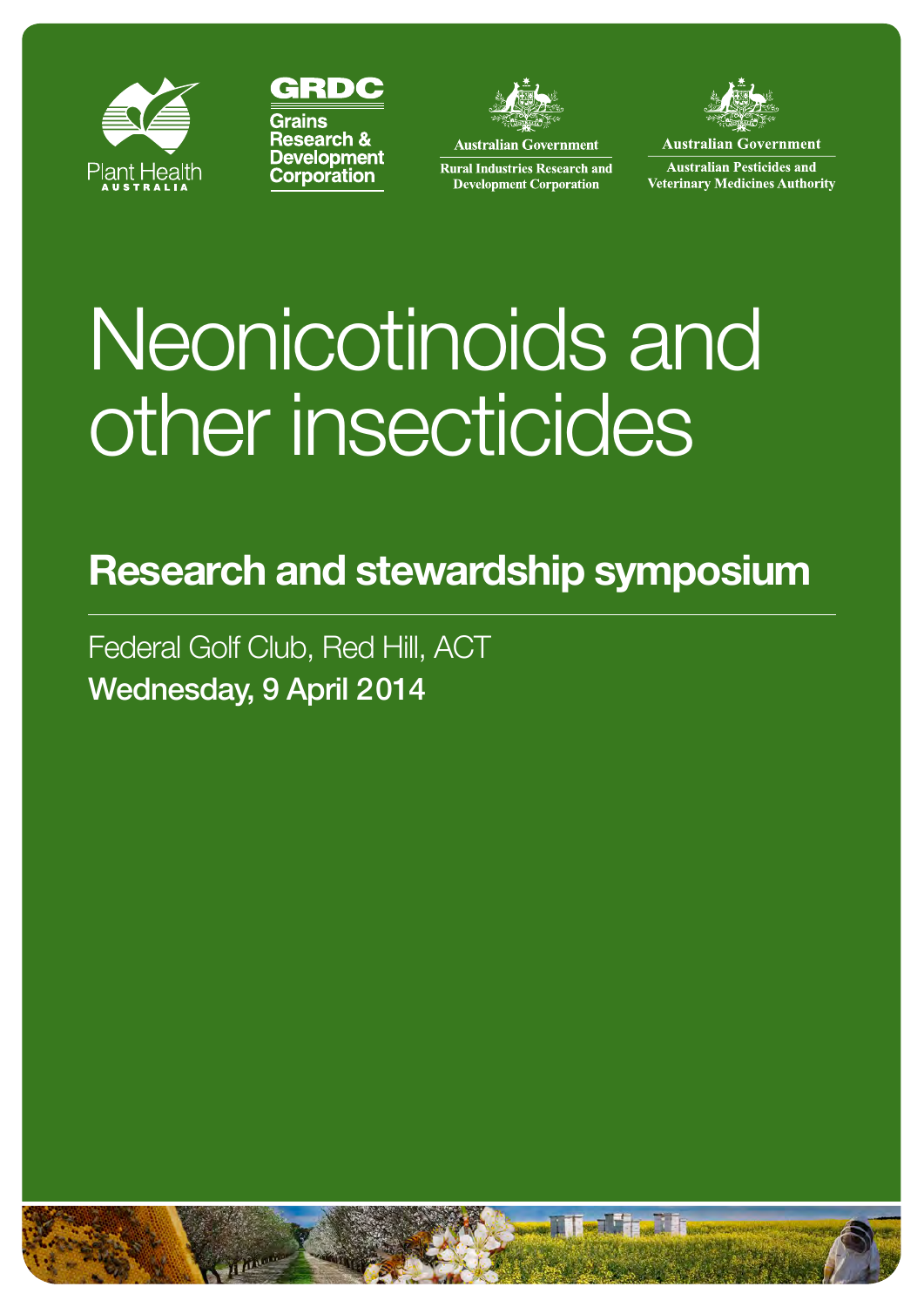| <b>Plant Health</b> |                                              |
|---------------------|----------------------------------------------|
| Location:           | Level 1<br>1 Phipps Close<br>DEAKIN ACT 2600 |
| Phone:              | $+61$ 2 6215 7700                            |
| Fax:                | +61 2 6260 4321                              |
| $E$ -mail:          | biosecurity@phau.com.au                      |
| Visit our web site: | www.planthealthaustralia.com.au              |

Plant Health Australia (PHA) is the national coordinator of the government-industry partnership for plant biosecurity in Australia. As a not-for-profit company, PHA services the needs of Members<sup>[1](#page-1-0)</sup> and independently advocates on behalf of the national plant biosecurity system. PHA's efforts help minimise plant pest impacts, enhance Australia's plant health status, assist trade, safeguard the livelihood of producers, support the sustainability and profitability of plant industries and the communities that rely upon them, and preserve environmental health and amenity.

-

<span id="page-1-0"></span> $1$  PHA Members include most major agricultural industries, the Australian government and all state and territory governments. Membership of PHA is unlimited and inclusive, and is available to peak plant industries and government. For more information, see **[www.planthealthaustralia.com.au/about-us/our](http://www.planthealthaustralia.com.au/about-us/our-members/)[members/](http://www.planthealthaustralia.com.au/about-us/our-members/)**.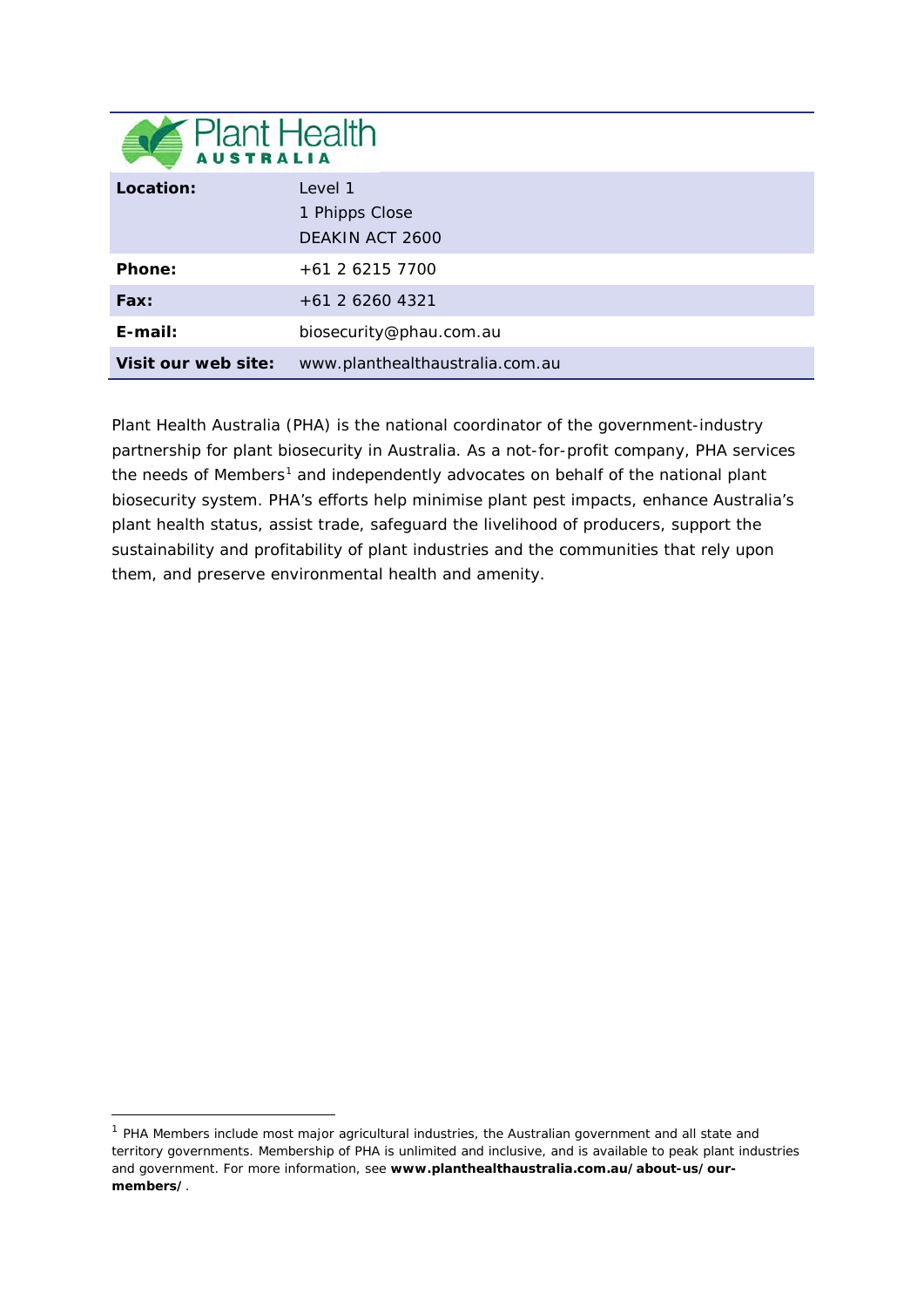# **Table of contents**

| Bee health in the USA and the debate about neonicotinoids (via video presentation)17 |
|--------------------------------------------------------------------------------------|
| Global development of tests to assess the impact of pesticides on bees 20            |
| International regulatory approaches and bee safety testing - honeybee risk           |
| International regulatory approaches and bee safety testing - evidence beyond the     |
| Product stewardship for neonicotinoids and other insecticides26                      |
|                                                                                      |
|                                                                                      |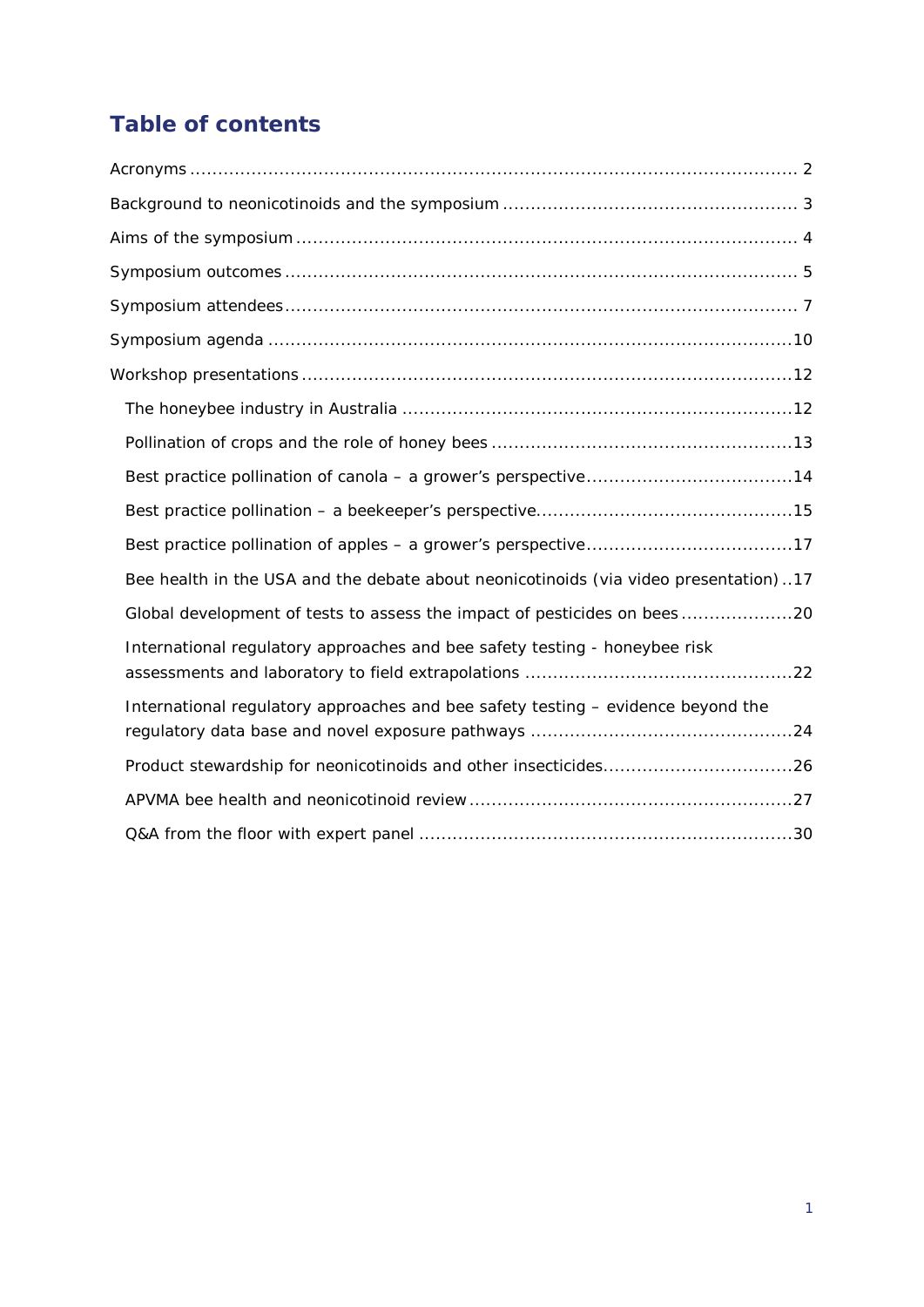# <span id="page-3-0"></span>**Acronyms**

| AEA           | Australian Environment Agency Pty Ltd                                       |
|---------------|-----------------------------------------------------------------------------|
| <b>AHBIC</b>  | Australian Honey Bee Industry Council                                       |
| APVMA         | Australian Pesticides and Veterinary Medicines Authority                    |
| <b>CCD</b>    | Colony Collapse Disorder                                                    |
| CSIRO         | Commonwealth Scientific and Industrial Research Organisation                |
| <b>DEPI</b>   | Victorian Department of Environment and Primary Industries                  |
| DPI           | NSW Department of Primary Industries                                        |
| <b>DPIPWE</b> | Tasmanian Department of Primary Industries, Parks, Water and<br>Environment |
| <b>EFSA</b>   | European Food Safety Authority                                              |
| <b>EPPO</b>   | European and Mediterranean Plant Protection Organization                    |
| GPA           | Grain Producers Australia                                                   |
| <b>GRDC</b>   | Grains Research and Development Corporation                                 |
| HAL           | Horticulture Australia Limited                                              |
| HQ            | <b>Hazard Quotient</b>                                                      |
| JKI           | Julius Kühn Institute, Germany                                              |
| <b>NRS</b>    | National Registration Scheme for Agricultural and Veterinary Chemicals      |
| OECD          | Organisation for Economic Co-operation and Development                      |
| PEIP          | OECD's Pesticide Effects on Insect Pollinators Working Group                |
| PHA           | Plant Health Australia                                                      |
| PIRSA         | Primary Industries and Regions South Australia                              |
| <b>NWPPA</b>  | National Working Party on Pesticide Applications                            |
| R&D           | Research and Development                                                    |
| RIRDC         | Rural Industries Research and Development Corporation                       |
| <b>USDA</b>   | United States Department of Agriculture                                     |
| <b>USEPA</b>  | United States Environmental Protection Agency                               |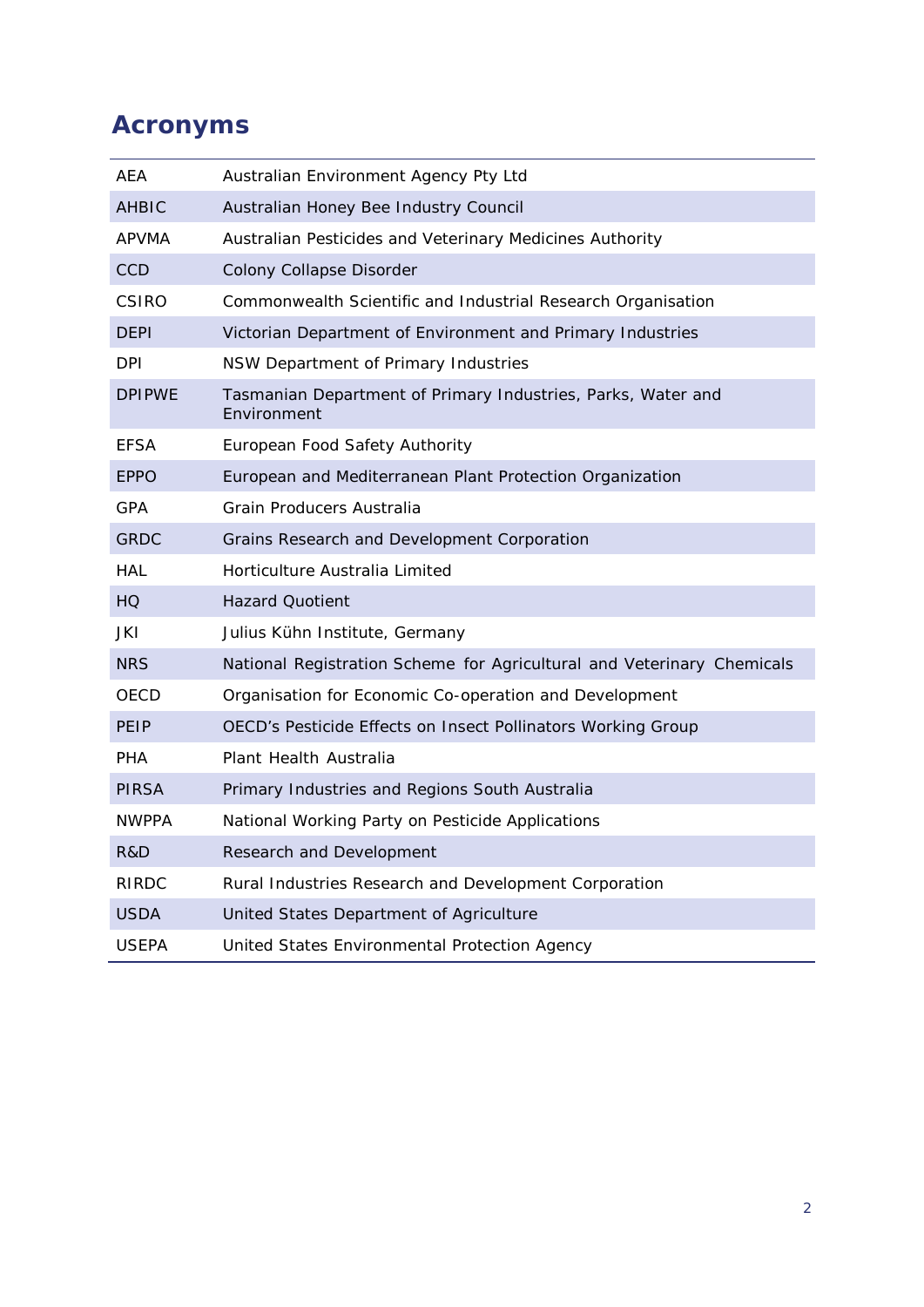# <span id="page-4-0"></span>**Background to neonicotinoids and the symposium**

Neonicotinoid insecticides are systemic chemicals that are absorbed by the plant and transferred through the vascular system, making the plant itself toxic to sap-sucking and chewing insects. These chemicals were first registered for use in the mid 1990's, and since then, have become widely adopted for use as a seed treatment and spray on farm crops in agricultural and horticultural landscapes. Of the six neonicotinoids commonly used on plants, the most widely used is imidacloprid.

With the large scale use of these chemicals in the farming sector globally, concerns are being raised about the possible direct and indirect effects on honey bees and other pollinators such as solitary bees. On the 16th January 2013, the European Food Safety Authority (EFSA) released their long-awaited risk assessment of three neonicotinoids (clothianidin, imidacloprid and thiamethoxam); the European Commission had asked EFSA to assess the risks associated with the use of these compounds, with particular regard to their acute and chronic effects on honey bee colony survival and developments; their effects on honey bee larvae and honey bee behaviour; and the effects of sub-lethal doses of these compounds.

The EFSA concluded that there were some authorised uses of products containing these compounds that only presented a low risk to bees, while other uses presented a significant risk. However, EFSA was unable to finalise its risk assessments 'due to shortcomings in the available data'; the reports identified the data gaps that would need to be filled. A key point of the EFSA scientific opinion was that 'there is a trade-off between plant protection and protection of bees'.

On the 29th April 2013 the European Commission, in the absence of a majority vote by European member states, moved to suspend for two years (from 1 December 2013) the use of neonicotinoid insecticides on flowering crops such as corn, canola, sunflowers and cotton. The suspension would not apply to crops that are not attractive to bees or to winter cereals.

Shortly after this announcement, the United States Environmental Protection Agency (USEPA) and the United States Department of Agriculture (USDA) advised that they were reviewing neonicotinoids; however, taking into account the information to date, the best management practices that had been initiated in the USA, and the benefits that this class of chemicals affords, they determined that a similar set of restrictions in the USA was not warranted at the time.

These varying announcements raised the concerns of a number of Australian stakeholders about the possible effects that this class of chemicals might be having on the Australian honey bee population. In Australia, these chemicals are used on a wide variety of crops, particularly canola which is widely grown throughout Australia and is a popular plant for beekeepers due to the quantity of nectar and pollen produced.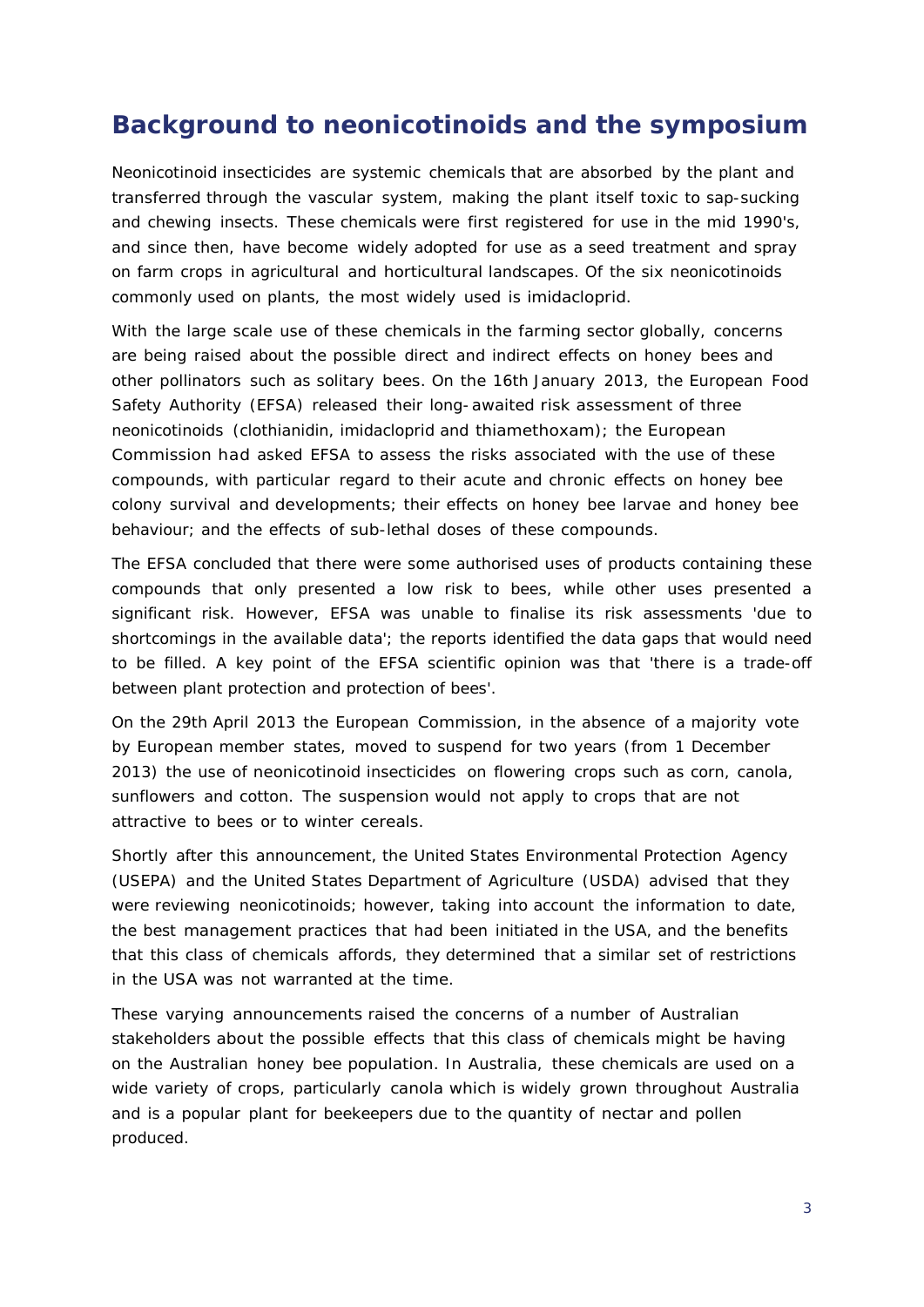Because of these concerns and the widespread use of these chemicals in agricultural systems in Australia, the Australian Pesticides and Veterinary Medicines Authority (APVMA) announced in August 2012 that it would be conducting a wide ranging overview of neonicotinoids in Australia to see if they present more of a risk to honey bee health than other pesticides that have been in use for many years. The overview report was released in February 2014 (see

**[www.apvma.gov.au/news\\_media/chemicals/neonics.php](http://www.apvma.gov.au/news_media/chemicals/neonics.php)**) and included a consideration of current data requirements for testing of insecticides and the adequacy of current bee warnings on pesticide product labels.

The APVMA convened a workshop for regulatory stakeholders on 24 July 2013 to address issues relating to bee protection statements on labels and the possible expansion of testing requirements for new insecticides being brought onto the Australian market. Workshop attendance was primarily limited to regulatory staff from relevant federal and state government agencies (as partners in the National Registration Scheme for Agricultural and Veterinary Chemicals, or NRS).

In view of the level of interest from a number of people in the regulatory stakeholder workshop, the APVMA recognised the value in holding a national grower and beekeeper symposium. This proposed symposium would involve a wide range of stakeholders at which issues relating to pesticides and pollination, and the possible risks of pesticides on pollinators could be more broadly outlined and discussed. Open forums such as this have recently been held in the USA and European Union. This would also provide the opportunity for the APVMA to present the report of its overview of neonicotinoid insecticides and pollinator health.

A proposal was subsequently put forward for Plant Health Australia (PHA) to facilitate a one-day symposium to discuss these issues and to enable APVMA to present the findings of their overview report into the review of neonicotinoid insecticides and pollinator health in Australia. The symposium would bring together key representatives from agricultural and horticultural industries, governments, research and development agencies and other affiliated organisations to discuss the broad issues of the possible risks of pesticides, including the neonicotinoids, on insect pollinators.

With sponsorship from the APVMA, the Rural Industries Research and Development Corporation (RIRDC) and the Grains Research and Development Corporation (GRDC), PHA agreed to facilitate this opportunity for wide-ranging discussions between different stakeholders.

# <span id="page-5-0"></span>**Aims of the symposium**

The symposium was aimed at providing a forum at which a number of issues related to neonicotinoids and honey bees could be discussed. This included the broad issues surrounding honey bees in pollinator landscapes, implementing pollination best-practice management, research and stewardship of neonicotinoids, the regulation of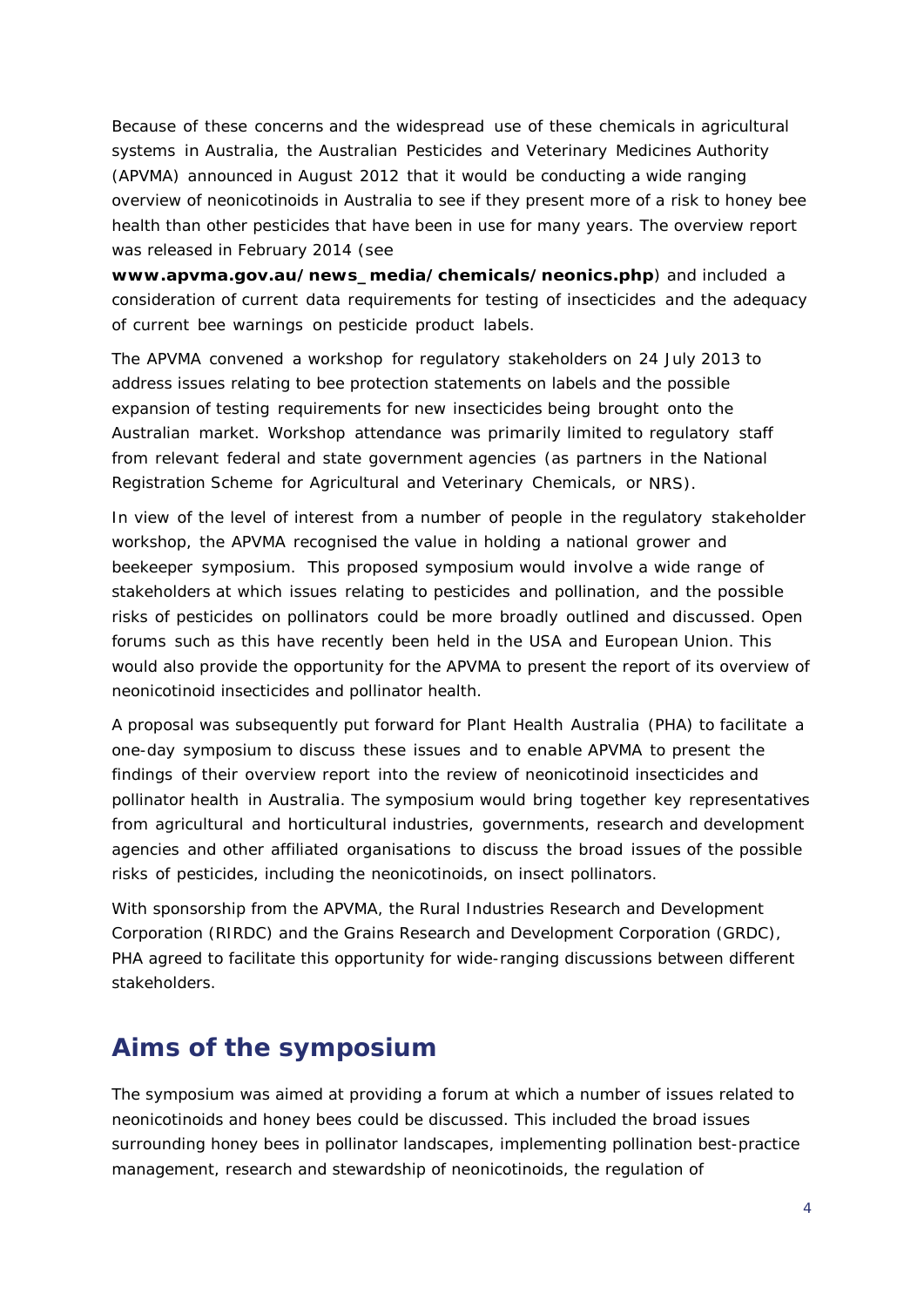neonicotinoids, as well as overseas experiences. It also provided a platform for the APVMA to release their overview into neonicotinoid use and pollinator health in Australia.

The symposium brought together several key stakeholders, including representatives from industry bodies such as the Australian Honey Bee Industry Council (AHBIC), Grain Producers Australia (GPA), Horticulture Australia Limited (HAL) and numerous other pollinator-reliant agricultural and horticultural plant industries. It also brought together all levels of government and affiliated organisations, with representatives from PHA, RIRDC, GRDC, Commonwealth Departments of Agriculture, the Environment and Health Departments, the APVMA and state governments. An expert from the USEPA provided a video presentation, and international representatives from Bayer and Syngenta attended the symposium and presented current information on international regulatory approaches and honey bee safety testing.

Overall, the symposium assisted in providing key stakeholders with the most up-todate knowledge and scientific evidence related to neonicotinoid use in pollinator landscapes in Australia and around the world.

# <span id="page-6-0"></span>**Symposium outcomes**

The symposium brought together more than 80 representatives from government agencies, the honey bee industry, pollination-reliant crop industries and researchers, to examine information gathered globally on the effects of neonicotinoids on insect pollinators. Factors affecting the honey bee industry and role of pollinators in the agricultural landscape were explored, in addition to best-practice pollination by growers and apiarists providing pollination services, and product stewardship for the use of neonicotinoids in Australia. Global development of methods to examine pesticide impacts on honey bees were outlined and scientific evidence from global investigations into neonicotinoids presented. The symposium also enabled the findings of the APVMA's report into honey bee health and the use of neonicotinoids to be presented, including various recommendations arising from the review.

#### Presentations are available from **[www.planthealthaustralia.com.au/about](http://www.planthealthaustralia.com.au/about-us/events/neonicotinoids-and-other-insecticides/)[us/events/neonicotinoids-and-other-insecticides/](http://www.planthealthaustralia.com.au/about-us/events/neonicotinoids-and-other-insecticides/)**.

Following the presentations, a question-and-answer session took place with an expert panel consisting of representatives from the Commonwealth Scientific and Industrial Research Organisation (CSIRO), Bayer, Syngenta, APVMA and CropLife Australia. This provided the audience with the opportunity to ask questions, clarify information presented, air their concerns, and suggest recommendations moving forward.

In summary, the overall message conveyed at the symposium was that neonicotinoids are unlikely to be presenting any greater threat to honey bees and crop pollination than other pesticides which have been in use for many years. Neonicotinoids can adversely impact bee populations if used incorrectly, as can many other pesticides; however these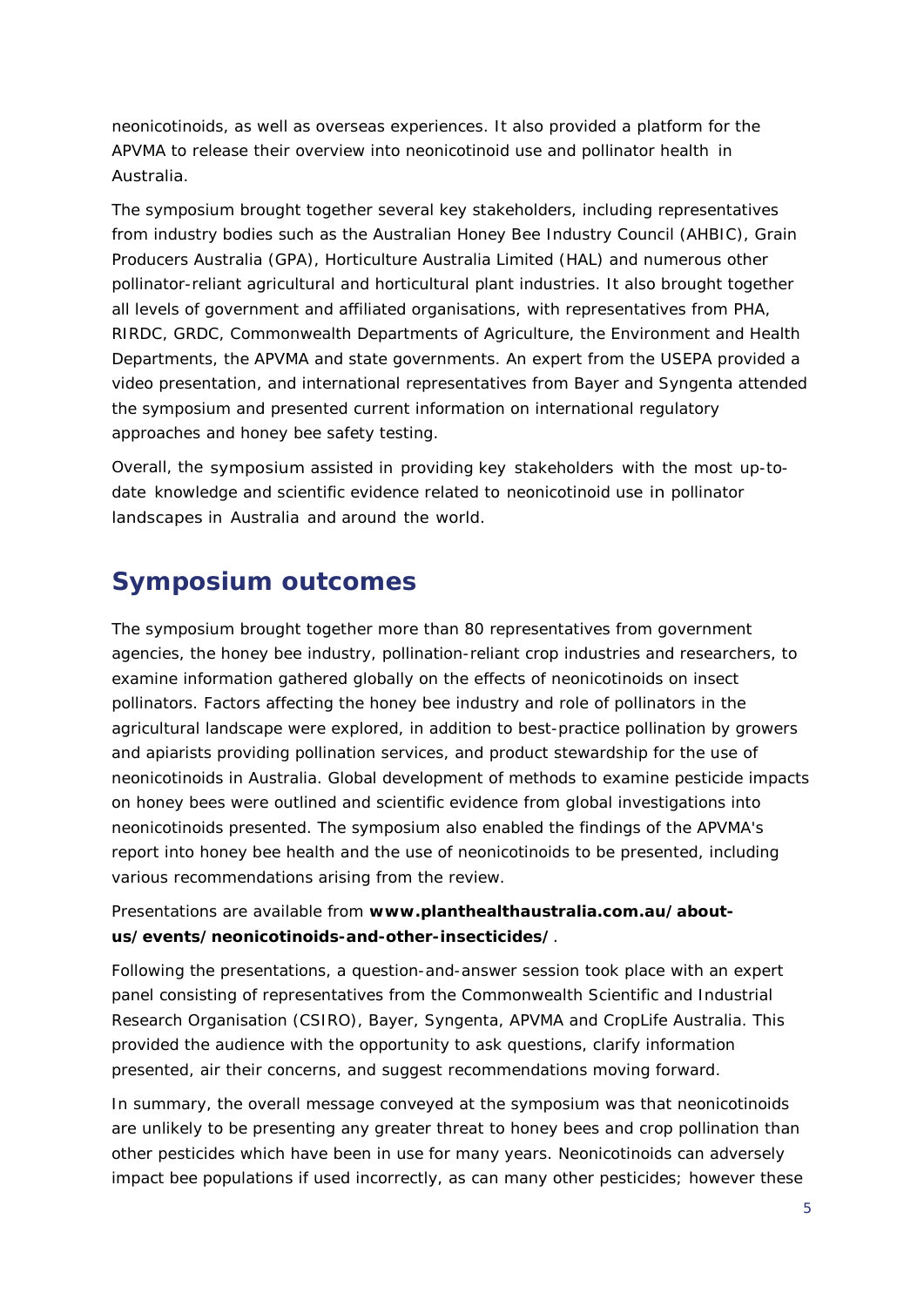impacts can be minimised with proper use and effective communication between the farmer and the beekeeper. Improved labelling of pesticides would assist this process, including the addition of bee warning statements and more user guidance. Overall, it is likely that the introduction of neonicotinoids has reduced the risks to the environment from the application of insecticides. However, further research in an Australian context would be useful, in particular given the opportunity to study honey bee health in an environment free of the Varroa mite.

While the use of neonicotinoids has caused a number of significant bee poisoning incidents in various countries (particularly from dusts arising during sowing of certain crops such as corn and soybeans), declines in honey bee populations that have been observed in some parts of the world cannot be attributed to the introduction of the neonicotinoid insecticides. Current scientific opinion is that these pollinator declines are likely to be caused by multiple interacting pressures which may include habitat loss and disappearance of floral resources, honeybee nutrition, climate change, bee pests and pathogens, miticides and other chemicals intentionally used in hives, bee husbandry practices, as well as insecticides and other agricultural pesticides e.g. fungicides. To reduce the risks from pesticide use we need to ensure that a range of regulatory, industry stewardship and educational measures are in place.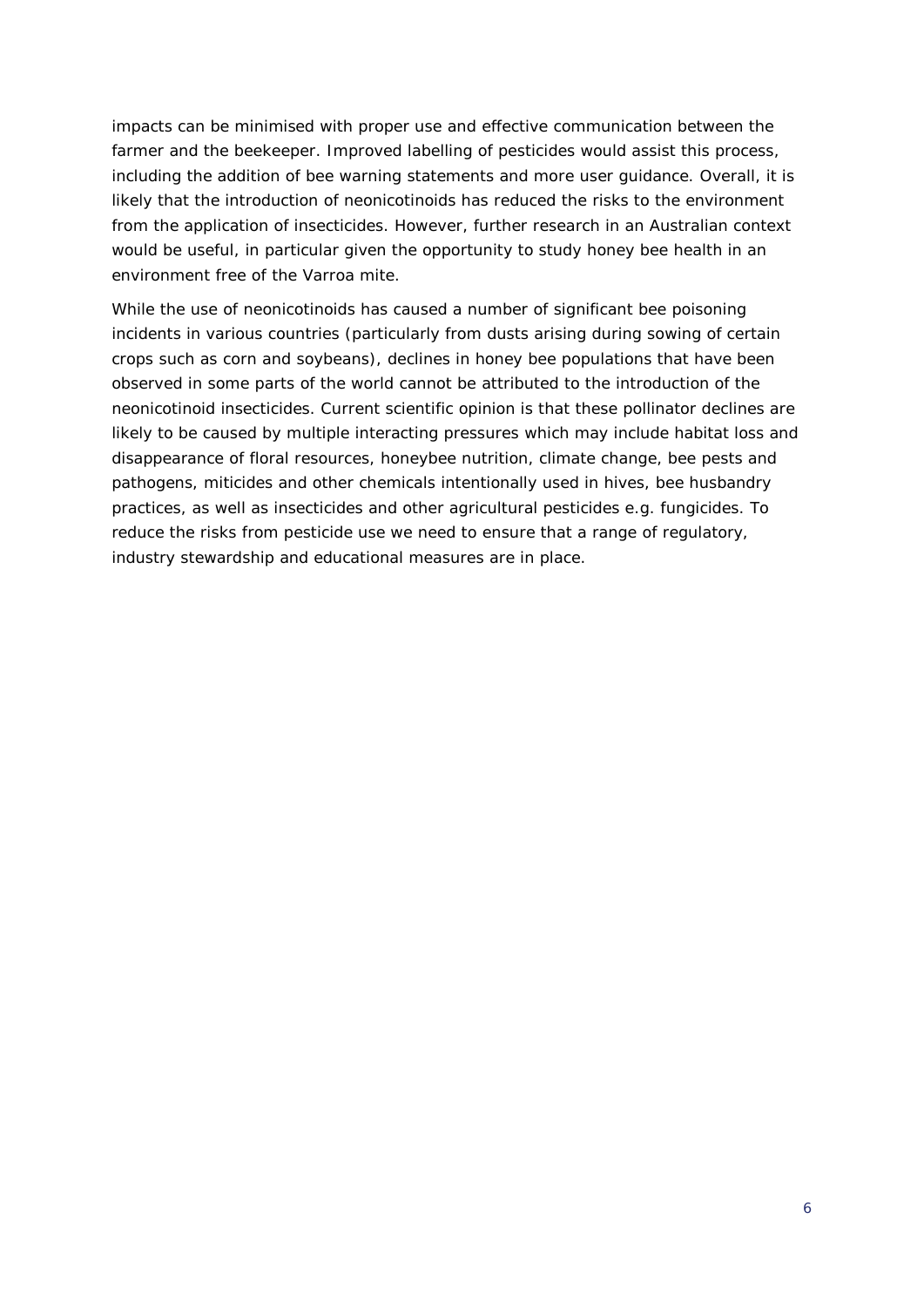# <span id="page-8-0"></span>**Symposium attendees**

| <b>Name</b>               | Organisation                                                     |  |
|---------------------------|------------------------------------------------------------------|--|
| Acharee Pheloung          | Commonwealth Department of Agriculture                           |  |
| Alastair James            | CropLife Australia                                               |  |
| Amadou Traore             | Commonwealth Department of Health                                |  |
| Ami Ward                  | Commonwealth Department of the Environment                       |  |
| <b>Andrew Hawkins</b>     | NSW Office of Environment and Heritage                           |  |
| Andrew Weidemann          | Grain Producers Australia (GPA) [Chair]                          |  |
| Barry Large               | <b>GPA</b>                                                       |  |
| <b>Ben Brown</b>          | Almond Board of Australia and RIRDC                              |  |
| Ben Hooper                | RIRDC Honey bee and Pollination Advisory Committee               |  |
| <b>Ben McKee</b>          | AHBIC Committee on Food Safety and Prevention of Residues        |  |
| Bryn Jones                | National Council of Pollination Associations                     |  |
| Casey Cooper              | <b>NSW Apiarists' Association</b>                                |  |
| <b>Chris Lee-Steere</b>   | Australian Environment Agency Pty Ltd (AEA)                      |  |
| <b>Christian Maus</b>     | <b>Bayer CropScience</b>                                         |  |
| Colin Sharpe              | Dow Agrosciences                                                 |  |
| Craig Scott               | Crop Pollination Association Inc                                 |  |
| Danny Le Feuvre           | <b>Australian Bee Services</b>                                   |  |
| Dave Alden                | RIRDC and Honey bee and Pollination Advisory Committee           |  |
| David Gregor              | <b>Bayer CropScience</b>                                         |  |
| Dean Schrieke             | <b>AUSVEG</b>                                                    |  |
| Don McCaffery             | <b>Australian Oilseeds Federation</b>                            |  |
| Donald Ward               | Commonwealth Department of Agriculture                           |  |
| Doug Paton                | Sumitomo                                                         |  |
| Doug Sommerville          | NSW Department of Primary Industries (DPI)                       |  |
| <b>Felicity Andriunas</b> | PHA                                                              |  |
| Gavan Cattanach           | National Working Party on Pesticide Applications (NWPPA) [Chair] |  |
| Gavin Jamieson            | Victorian Farmers Federation                                     |  |
| Gaye Weller               | <b>APVMA</b>                                                     |  |
| <b>Gerald Martin</b>      | RIRDC Honey bee and Pollination Advisory Committee               |  |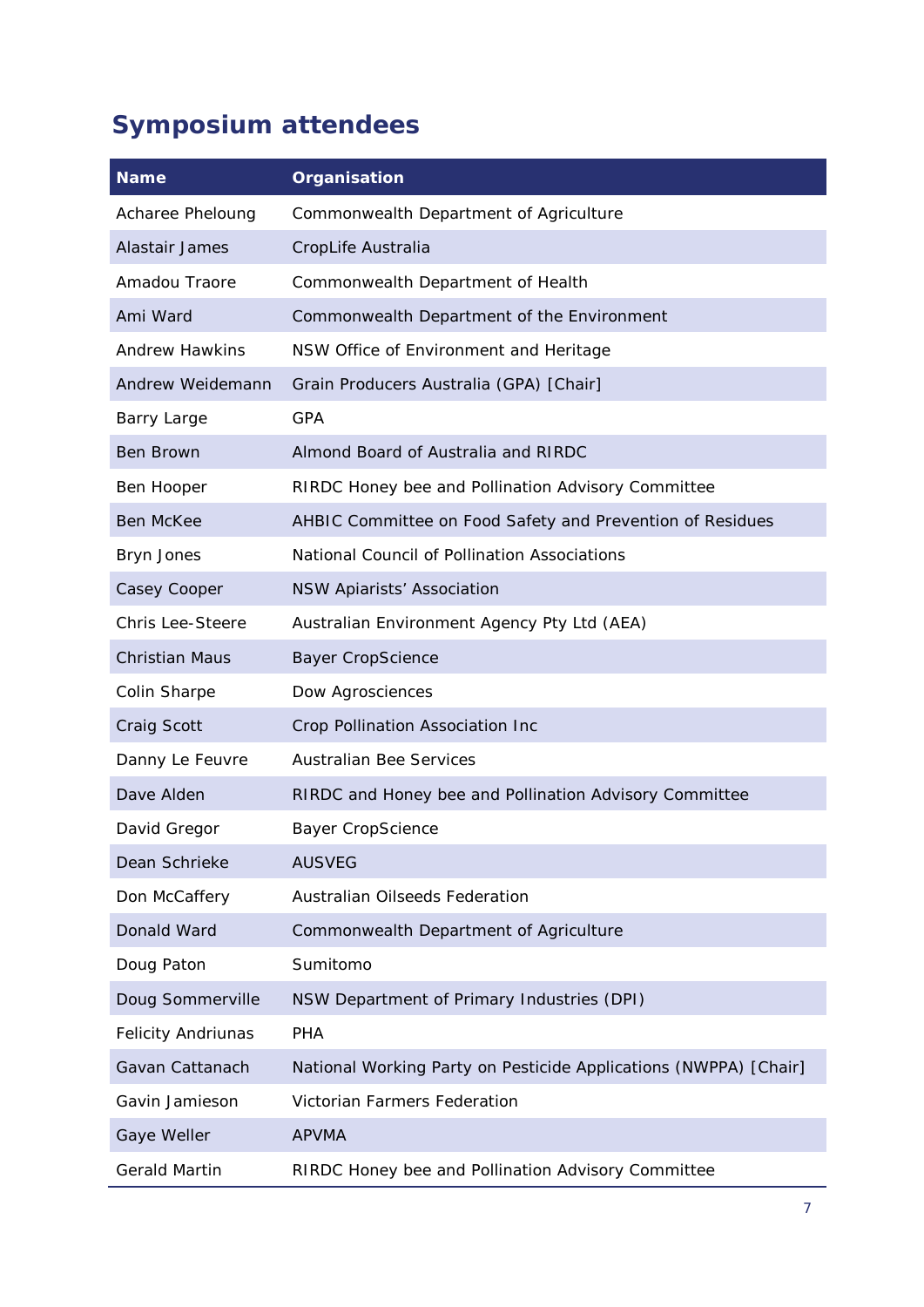| <b>Name</b>              | Organisation                                                                         |  |  |
|--------------------------|--------------------------------------------------------------------------------------|--|--|
| <b>Greg Kauter</b>       | <b>Cotton Australia</b>                                                              |  |  |
| Hagen Ganahl             | Commonwealth Department of the Environment                                           |  |  |
| Helen Thompson           | Syngenta                                                                             |  |  |
| Ian Zadow                | AHBIC [Chair]                                                                        |  |  |
| <b>Jack Holland</b>      | Commonwealth Department of the Environment                                           |  |  |
| James Kershaw            | RIRDC Honey bee and Pollination Advisory Committee                                   |  |  |
| Janine Glaser            | <b>APVMA</b>                                                                         |  |  |
| Jessica Burrows          | <b>PHA</b>                                                                           |  |  |
| Joan Ashton              | <b>APVMA</b>                                                                         |  |  |
| Jodie Pedrana            | <b>HAL</b>                                                                           |  |  |
| John Kassebaum           | Primary Industries and Regions South Australia (PIRSA)                               |  |  |
| John Roberts             | <b>CSIRO</b>                                                                         |  |  |
| Jon Bell                 | Department of the Senate, Parliament of Australia                                    |  |  |
| Karl Adamson             | <b>APVMA</b>                                                                         |  |  |
| Ken Gell                 | <b>AHBIC</b>                                                                         |  |  |
| Kevin Bodnaruk           | <b>GRDC</b>                                                                          |  |  |
| Kevin Clayton-<br>Greene | <b>AUSVEG</b>                                                                        |  |  |
| Kevin MacGibbon          | Victorian Apiarists Association                                                      |  |  |
| Kim Garsia               | <b>APVMA</b>                                                                         |  |  |
| Kimberley Balaga         | Department of the Senate                                                             |  |  |
| Kyeelee Driver           | <b>APVMA</b>                                                                         |  |  |
| Leigh Nelson             | <b>APVMA</b>                                                                         |  |  |
| Les Davies               | <b>APVMA</b>                                                                         |  |  |
| Linden Moffatt           | <b>APVMA</b>                                                                         |  |  |
| Lindsay Bourke           | Tasmanian Beekeepers Association [President]                                         |  |  |
| Lionel Hill              | Tasmanian Department of Primary Industries, Parks, Water and<br>Environment (DPIPWE) |  |  |
| Luc Streit               | Sumitomo                                                                             |  |  |
| Margaret Heath           | RIRDC and Honey bee and Pollination Advisory Committee                               |  |  |
| Marianne Peso            | RIRDC Honey bee and Pollination Advisory Committee                                   |  |  |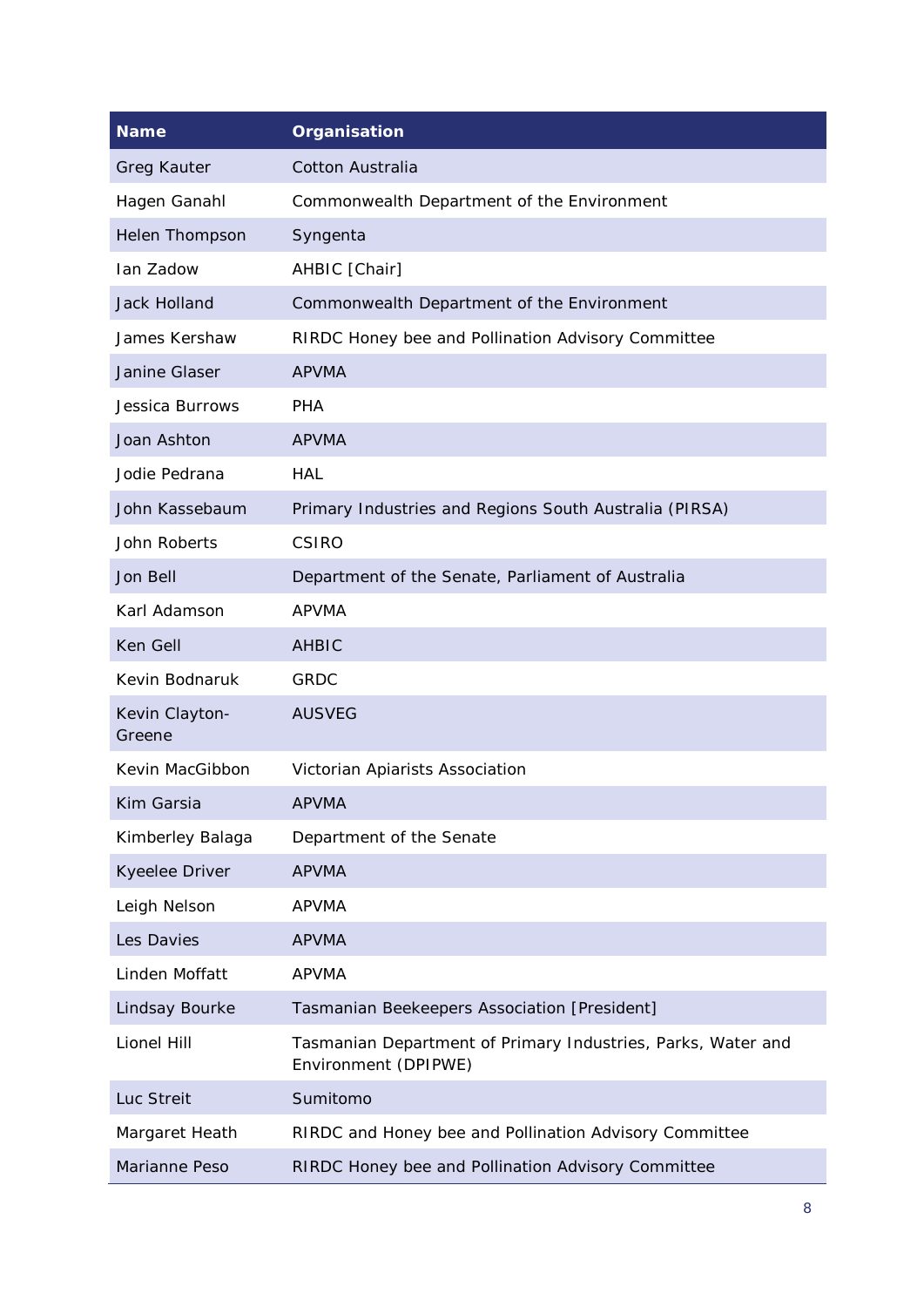| <b>Name</b>               | <b>Organisation</b>                                              |
|---------------------------|------------------------------------------------------------------|
| Michael Hornitzky         | RIRDC Honey bee and Pollination Advisory Committee               |
| Michael Stedman           | <b>PIRSA</b>                                                     |
| Nicholas Woods            | <b>PHA</b>                                                       |
| Peter Arkle               | Syngenta                                                         |
| Ralph Wilson              | Wilgro Orchards                                                  |
| <b>Richard Dickmann</b>   | <b>Bayer CropScience</b>                                         |
| Rod Pavy                  | <b>AHBIC</b>                                                     |
| Rod Turner                | <b>PHA</b>                                                       |
| Rodney Edmundson          | <b>BASF</b>                                                      |
| Rohan Rainbow             | Crop Protection Australia/GRDC                                   |
| Róisin Mortimer           | Commonwealth Department of Agriculture                           |
| Russell Goodman           | Department of Environment and Primary Industries (DEPI) Victoria |
| Sam Malfroy               | <b>PHA</b>                                                       |
| Saul Cunningham           | <b>CSIRO</b>                                                     |
| Shona Blair               | Wheen Bee Foundation                                             |
| <b>Steven Field</b>       | <b>DEPI Victoria</b>                                             |
| Subbu Putcha              | <b>APVMA</b>                                                     |
| <b>Susan Cross</b>        | <b>Bayer CropScience</b>                                         |
| <b>Thomas Steeger</b>     | USEPA (provided video presentation and appeared via Skype)       |
| Tim Shue                  | <b>AUSVEG</b>                                                    |
| Tom Langley               | <b>GRDC</b>                                                      |
| <b>Trevor Klein</b>       | Syngenta                                                         |
| <b>Trevor Monson</b>      | RIRDC Honey bee and Pollination Advisory Committee               |
| <b>Trevor Weatherhead</b> | AHBIC [Executive Director]                                       |
| Virginie Grégoire         | Apple and Pear Australia                                         |
| Zuzanna Rajczyk           | <b>APVMA</b>                                                     |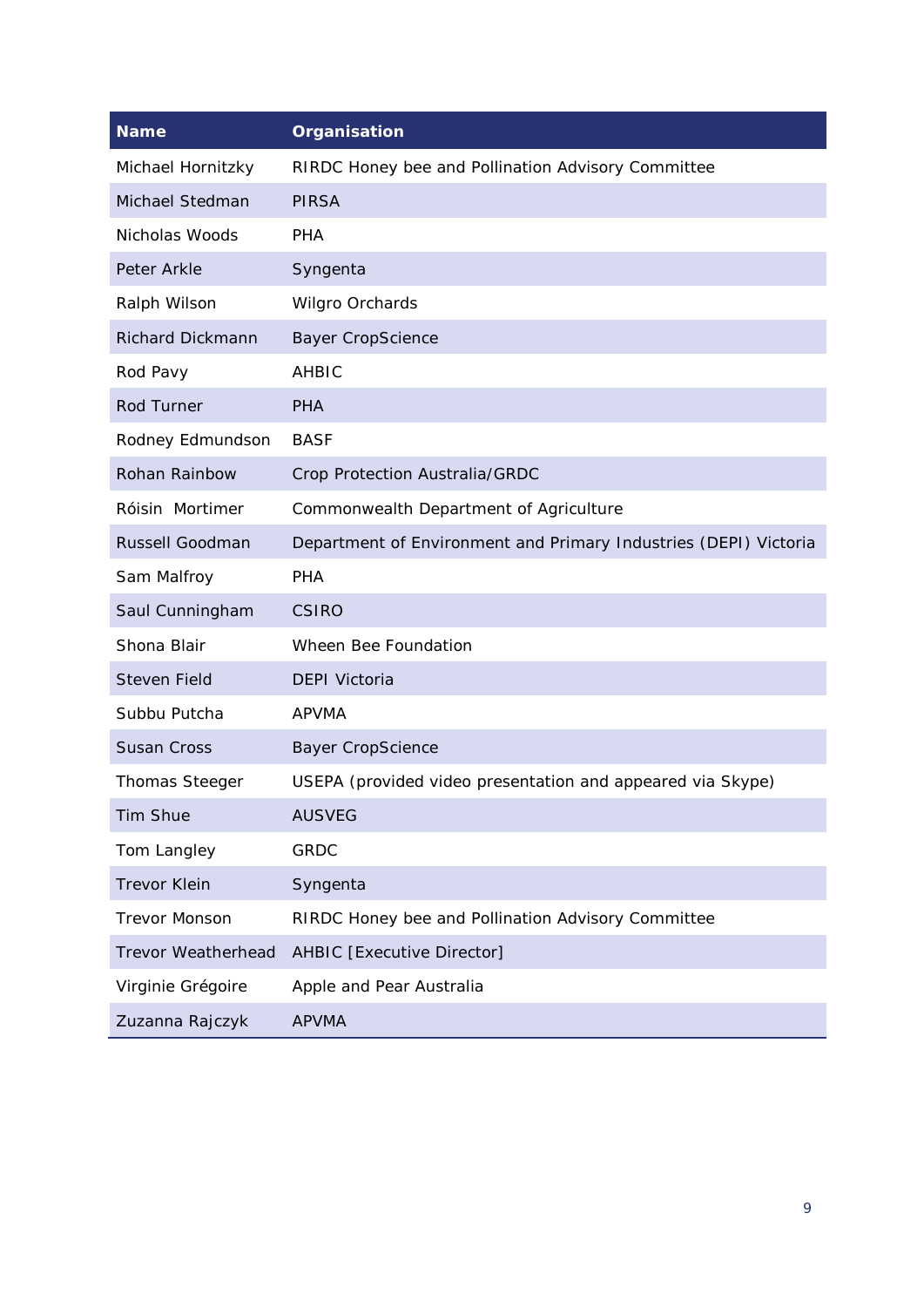# <span id="page-11-0"></span>**Symposium agenda**

|                | <b>Item Time</b> | <b>Topic</b>                                                                                                                                                                                                                            | <b>Presenter</b>                                                                                              |
|----------------|------------------|-----------------------------------------------------------------------------------------------------------------------------------------------------------------------------------------------------------------------------------------|---------------------------------------------------------------------------------------------------------------|
| 1              | $8.20 - 8.30$    | Welcome and introduction                                                                                                                                                                                                                | Chair, Rod Turner, PHA                                                                                        |
|                |                  | Honey bees and pollination                                                                                                                                                                                                              |                                                                                                               |
| $\overline{2}$ | $8.30 - 9.00$    | The honey bee industry in Australia<br>Overview and structure of the<br>honey bee industry<br>Issues facing the honey bee<br>$\bullet$<br>industry                                                                                      | Trevor Weatherhead,<br>Executive Director,<br><b>AHBIC</b>                                                    |
| 3              | $9.00 - 9.30$    | Pollination of crops and the role of honey<br>bees<br>The current state of crop<br>$\bullet$<br>pollination in Australia<br>Bee and crop interactions<br>The global debate<br>$\bullet$<br>Other pollinators/invertebrates<br>$\bullet$ | Dr Saul Cunningham,<br>Group Leader, Ecology<br>Program, Sustainable<br>Agriculture Flagship,<br><b>CSIRO</b> |
| 4              | $9.30 - 9.45$    | Best practice pollination of canola - a<br>growers perspective                                                                                                                                                                          | Andrew Weidemann,<br>Chairman, GPA                                                                            |
| 5              | $9.45 - 10.15$   | Best practice pollination - a beekeepers<br>perspective                                                                                                                                                                                 | Mr Ben Hooper,<br>SA Beekeeper<br>and Danny Le Feuvre,<br>Director, Australian<br><b>Bee Services</b>         |
| 6              | $10.15 - 10.30$  | Best practice pollination of apples - a<br>growers perspective                                                                                                                                                                          | Ralph Wilson,<br>Owner, Wilgro<br>Orchards                                                                    |
|                | $10.30 - 11.00$  | Morning tea                                                                                                                                                                                                                             |                                                                                                               |
|                |                  | Neonicotinoids: a global context                                                                                                                                                                                                        |                                                                                                               |
| 7              | $11.00 - 11.45$  | Bee health in the USA and the debate<br>about neonicotinoids (via video<br>presentation)                                                                                                                                                | Dr Thomas Steeger,<br>Senior Science Advisor,<br><b>USEPA</b>                                                 |
| 8              | $11.45 - 12.00$  | Global development of tests to assess the<br>impact of pesticides on bees                                                                                                                                                               | Chris Lee-Steere,<br>Director, AEA                                                                            |
|                | $12.00 - 1.00$   | Lunch                                                                                                                                                                                                                                   |                                                                                                               |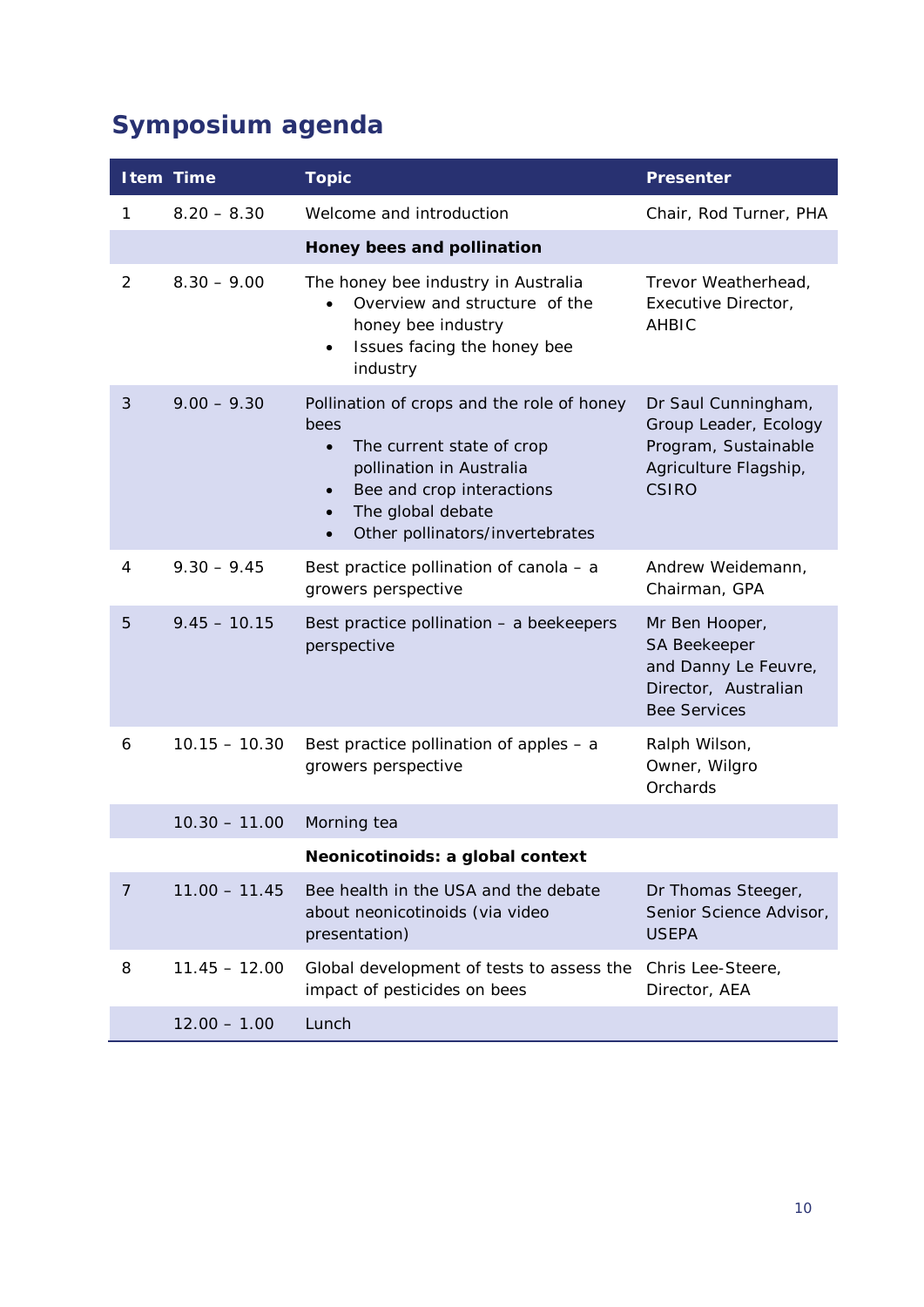|    | <b>Item Time</b> | <b>Topic</b>                                                                                                                                                                                                                                                                                                                                                              | <b>Presenter</b>                                                                                  |
|----|------------------|---------------------------------------------------------------------------------------------------------------------------------------------------------------------------------------------------------------------------------------------------------------------------------------------------------------------------------------------------------------------------|---------------------------------------------------------------------------------------------------|
|    |                  | Research and stewardship of<br>neonicotinoids                                                                                                                                                                                                                                                                                                                             |                                                                                                   |
| 9  | $1.00 - 1.30$    | International regulatory approaches and<br>bee safety testing<br>Honeybee risk assessments and lab<br>to field extrapolations                                                                                                                                                                                                                                             | Dr Helen Thompson,<br>Principal Technical<br>Expert, Syngenta                                     |
| 10 | $1.30 - 2.00$    | International regulatory approaches and<br>bee safety testing<br>Evidence beyond the regulatory<br>data base and novel exposure<br>pathways                                                                                                                                                                                                                               | Dr Christian Maus,<br><b>Global Pollinator Safety</b><br>Manager, Bayer<br>CropScience            |
| 11 | $2.00 - 2.30$    | Product stewardship for neonicotinoids<br>and other insecticides<br>Manufacture of seed treatment<br>$\bullet$<br>products<br>Professional (mobile) seed treaters<br>$\bullet$<br>using products<br>Growers treating their own seed<br>$\bullet$<br>on-farm<br>Growers sowing treated seed                                                                                | Alastair James,<br>Policy Manager,<br>Agchem Regulation<br>and Stewardship,<br>CropLife Australia |
|    | $2.30 - 3.00$    | Afternoon tea                                                                                                                                                                                                                                                                                                                                                             |                                                                                                   |
|    |                  | <b>Regulation of chemicals and</b><br>neonicotinoids                                                                                                                                                                                                                                                                                                                      |                                                                                                   |
| 12 | $3.00 - 4.00$    | APVMA bee health and neonicotinoid<br>review<br>Honeybee health in Australia and<br>overseas<br>What the neonicotinoids are and<br>how they are used<br>Their likely risks to insect<br>$\bullet$<br>pollinators in Australia<br>Their risks in relation to other<br>pesticides<br>Additional risk management<br>$\bullet$<br>strategies<br>Next steps for the APVMA<br>٠ | Dr Les Davies,<br><b>Chief Regulatory</b><br>Scientist, Pesticides,<br><b>APVMA</b>               |
| 13 | $4.00 - 5.00$    | Q&A from the floor with expert panel                                                                                                                                                                                                                                                                                                                                      | Chair, All                                                                                        |
|    | 5.00             | Summary and close of symposium                                                                                                                                                                                                                                                                                                                                            | Chair                                                                                             |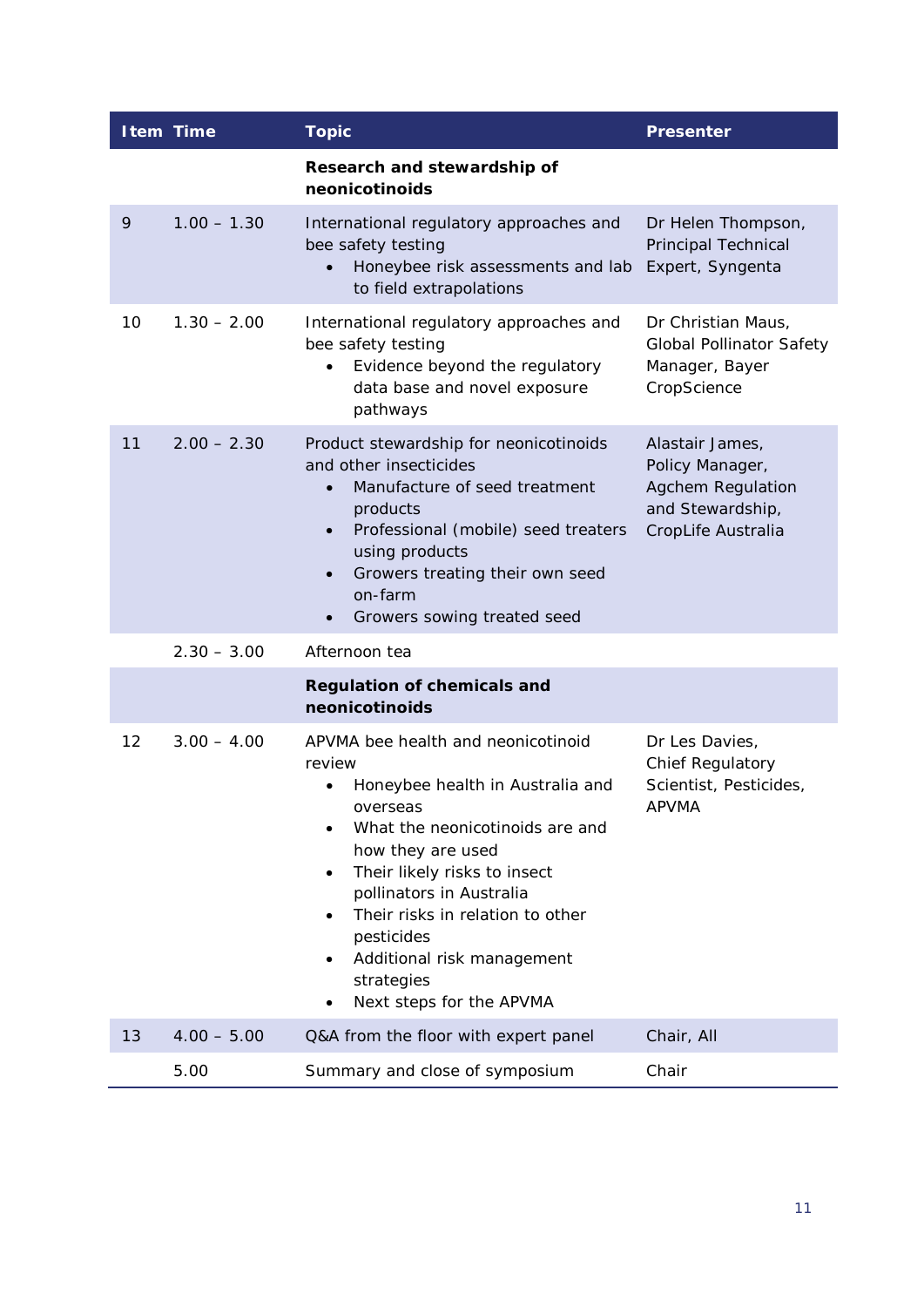# <span id="page-13-0"></span>**Workshop presentations**

# <span id="page-13-1"></span>**The honeybee industry in Australia**

# **(***Trevor Weatherhead, Executive Director, AHBIC***)**

The landscape of the honey bee industry in Australia was described, including the history of the introduction of European honey bees, the latest beekeeper statistics, production values, opportunities for the industry and threats. The key points are summarised below.

- The first recorded surviving introduction of honey bees into Australia occurred in 1822 and was the English black bee *Apis mellifera mellifera*.
- Races of bees kept in Australia include the Italian, Caucasian and Carniolan bees. The Italian bee was first introduced in the 1860's and 1870's, and the Caucasian and Carniolan bees were both introduced in the 1880's. Other races that were introduced but did not establish, include the Cyprian, Punic, Spanish, Cartpathian and Russian bees.
- The latest statistics on beekeeper and hive numbers in each state and territory were provided, with Victoria having the greatest number of beekeepers and NSW the greatest number of hives.
- The average annual production of honey in Australia is between 25,000 and 30,000 tonnes. Farm gate prices are currently between \$3.70 and \$4.00 per kilogram, providing an annual value of honey production between \$90 and \$100 million (for 25,000 tonnes).
- The majority of beekeepers in Australia make their income from honey, with none relying purely on pollination services alone. However income is also made from the sale of other apiary products such as live bee exports, beeswax and pollen.
- There are several beekeeping associations in Australia, with the peak body, AHBIC, having several members and associate members. There are also many amateur associations within the country.
- Industries reliant on honey bees were described, with the value of honey bee pollination to agricultural and horticultural crops estimated to be between \$4 to \$6 billion annually. The honey packing industry is an integral part of beekeeping as well as the manufacture of beekeeping equipment.
- Opportunities for the honey bee industry include pollination services, honey export and live bee exports.
- Threats to the industry include pests and diseases, loss of access to public lands, Myrtle rust (a pathogen of Myrtaceae, a major foraging species of honey bees), Asian honey bees, mislabelled products and pesticides.
- In relation to effects of insecticides and fungicides on honey bees, there are many unanswered questions and further research on specific issues relating to chemical use is required. Overall, in crops for which beekeepers provide pollination services, there are good relationships with growers, however there are some rogue operators and adherence to label directions is an area that requires attention.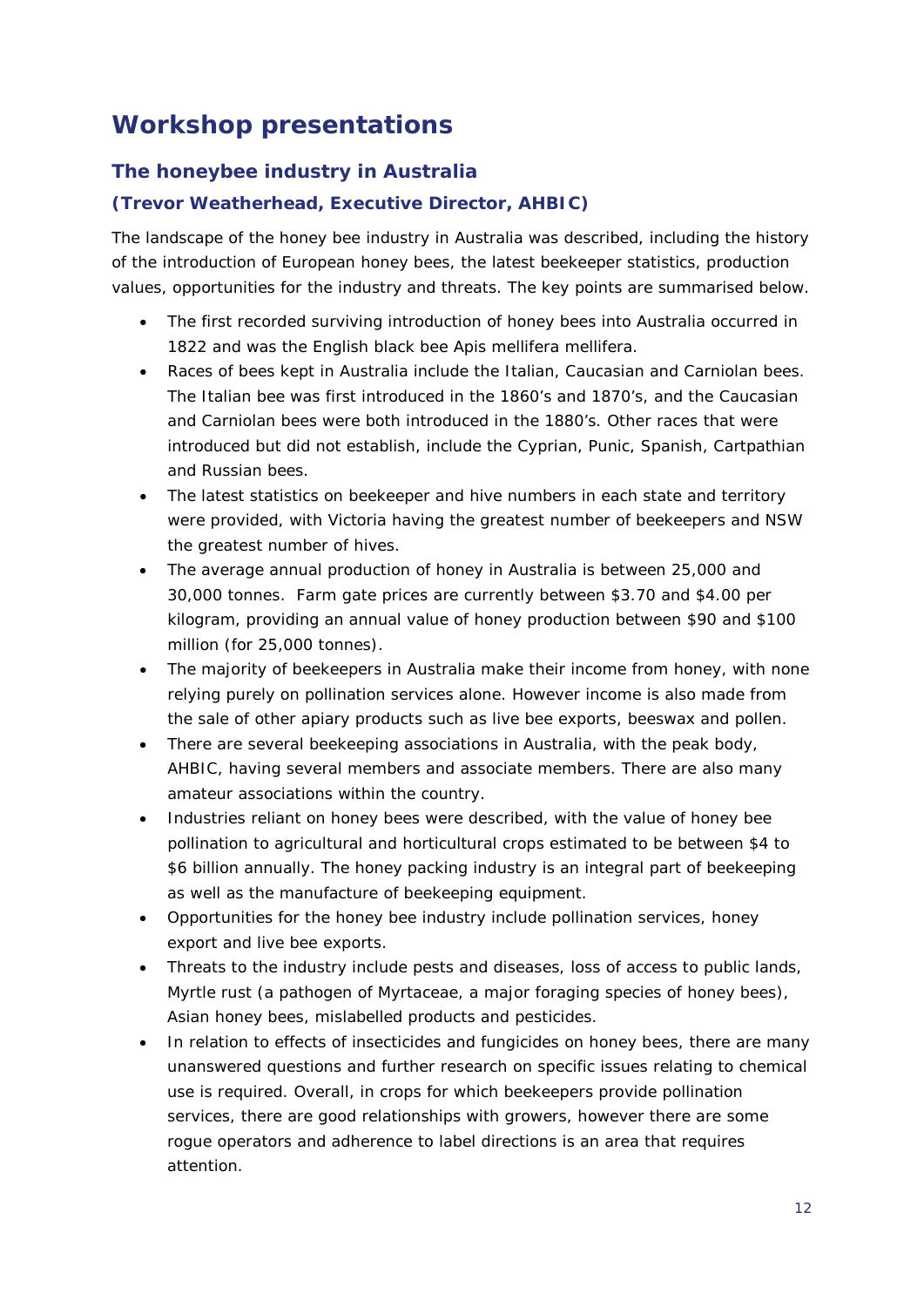## <span id="page-14-0"></span>**Pollination of crops and the role of honey bees**

# **(***Dr Saul Cunningham, Group Leader, Ecology Program, Sustainable Agriculture Flagship, CSIRO***)**

The importance of insect pollination in agriculture was described, and the story of pollinator decline summarised. Overall, there are growing views that multiple interacting pressures are responsible for pollinator decline.

- Both managed and wild bee systems play important roles in crop pollination. The degree of reliance on pollination depends on the crop and this is called the 'estimated reliance on pollination'. It is reported that 75% of crops obtain some benefit from pollination; however 60% of the volume of traded Australian crop products get no benefit because cereals (wild pollinated) are the largest traded commodity.
- The majority of crops have a medium estimated reliance on pollination. These crops will still produce seed and fruit without pollinators, however most will benefit from pollination in some way. Pollination is rarely managed in these crops, both globally and in Australia, and one of the biggest problems is the uneven grower knowledge regarding the benefits of pollination.
- The biggest users of managed pollination, both in Australia, and globally, are orchards (e.g. almonds, cherries, apples, summerfruit, berries, melons) and seed producers (e.g. vegetables, lucerne). Broadacre crops such as canola, faba bean and cotton also benefit from pollination, however the majority do not use managed honey bees.
- Pollination can occur through managed or wild European honey bees (*Apis mellifera*) or other wild insects, which includes a diverse range of native species about which little is known.
- A recent global review of pollination across 41 crop systems demonstrated that the majority of crops do not use managed bees (*Garibaldi et al. 2013; Science*). Most pollination occurs through wild insects which are strongly associated with improved fruit set. Honey bees were only associated with better fruit set in 14% of the systems surveyed. The best outcome is obtained through the use of both wild insects and managed honey bees.
- Food production trends show that crops that require pollination are the most rapidly expanding worldwide and therefore the global demand for pollination services is increasing. Pollination-dependent crops frequently show underyielding, supporting the claim that the under supply of pollination limits food production (*Garibaldi et al*. *2011; PNAS*).
- A meta-analysis of field studies demonstrated that isolation of cropping areas from diverse natural and semi-natural habitat reduces both the stability and the mean levels of flower-visitor richness, visitation rate and fruit set (*Garibaldi et al. 2011; Ecology Letters*). This occurs because the cropping environment creates challenges for insects as food is only present for a short season, there is a limited range of pollen and nectar sources, the habitat does not provide the right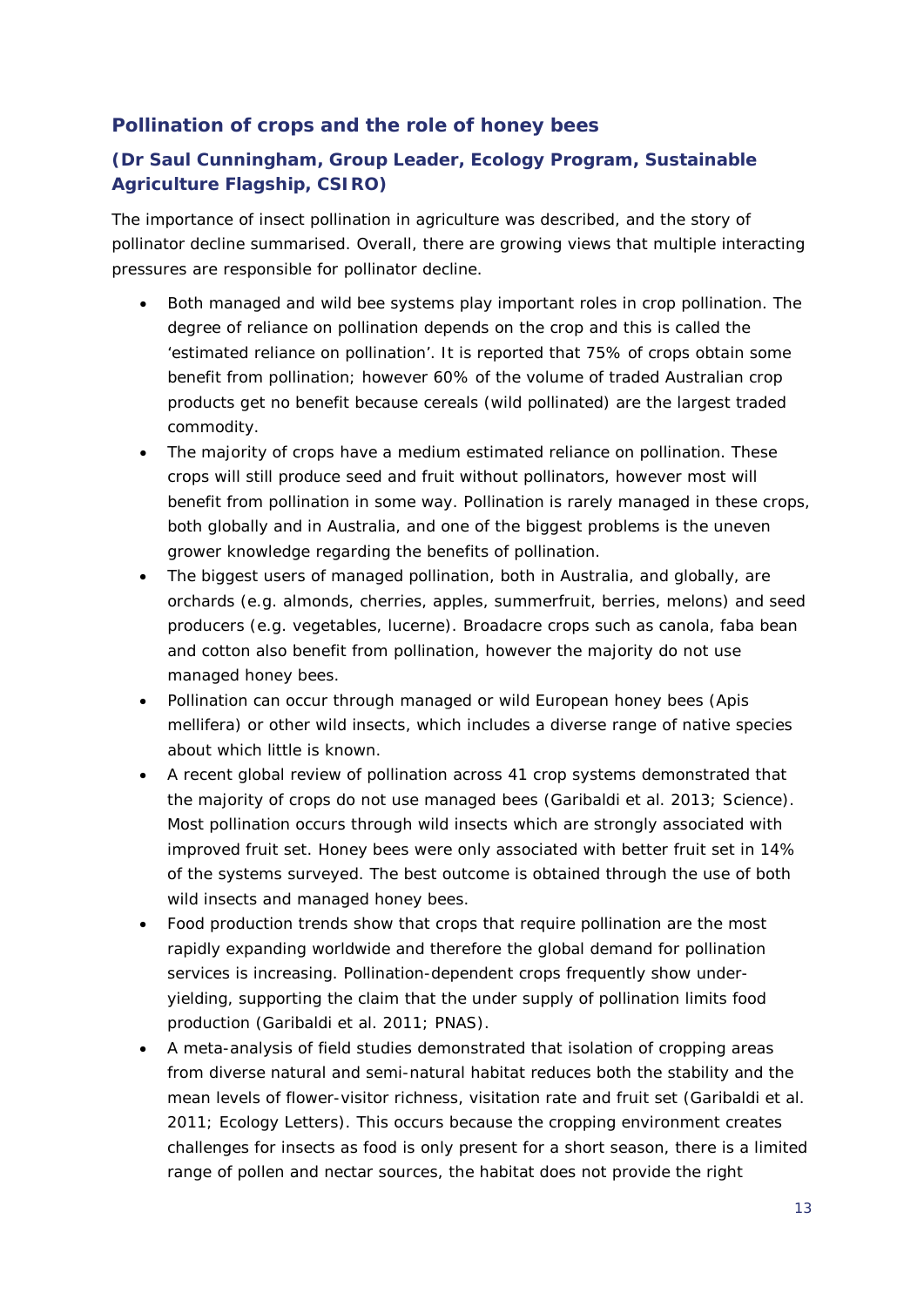resources for nesting, and some agricultural inputs (e.g. insecticides) can be harmful.

- There are several documented cases of population and diversity decline in wild bee species, especially in the US and Europe. There have also been studies that show a decline in the number of managed honey bee hives in some countries. There are many reasons for this; however it has been difficult to show clear trends. For wild bees, habitat loss and land use change are two of the biggest issues, whereas for managed honey bees, pests/diseases (e.g. Varroa) and insecticides are the biggest threats. Other threats include social and economic change, land use change, habitat loss and climate change.
- The decline in managed honey bees is not universal, with some countries showing an increase in the number of managed hives. The reasons for differing trends include that humans manage honey bee populations within economic constraints. For example, the decline in managed hives in some countries is due to people moving out of honey production.
- There has been strong community interest in honey bees worldwide and concern regarding their decline. There are many complex drivers for this, and although the spotlight is currently on neonicotinoids, there was community concern before neonicotinoids came into play. The question many are asking is whether systemic insecticides lead to chronic effects from sub-lethal exposure.
- Overall, there is no single, global reason for decline in honey bees, with many factors involved, including human, economic and environmental. In an agricultural context, pollen and nectar sources, the landscape context and insecticides all contribute to compromised immunity. In a hive context, pests/diseases, and poor hive management practices lead to compromised immunity. In turn, compromised immunity leads to a decline in honey bee populations.

Following the presentation, a question was asked as to whether the data showing variation in yield and pollination dependency took into account biannual variation in crops. The answer indicated that this was taken into account, and all we can currently say is that there is an association between yield variation and pollination.

# <span id="page-15-0"></span>**Best practice pollination of canola – a grower's perspective (***Andrew Weidemann, Chairman, GPA***)**

The role of honey bees in pollination of canola and faba beans was described, as well as the benefits and limitations on bringing in honey bees to provide pollination services in these crops, and issues that need resolving. Key points are summarised below.

• In general, honey bees are not on the radar of grain farmers. However, the industry recognises their importance in pollination of canola and faba bean and the final yields obtained. A bee-tagging project will assist the understanding of honey bee behaviour and help the industry to maximise the benefit received from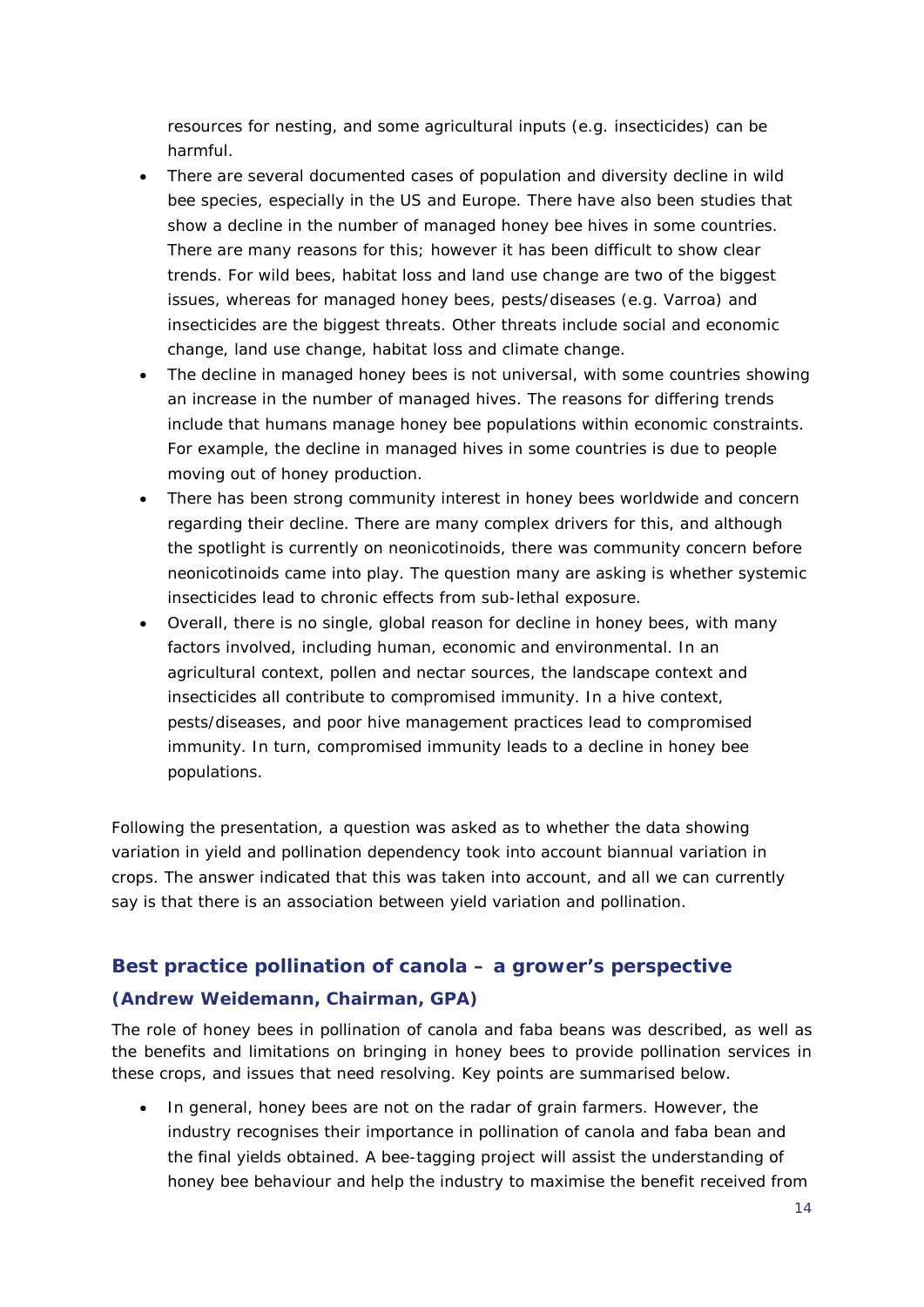pollination services (**[www.grdc.com.au/Media-Centre/Ground-](http://www.grdc.com.au/Media-Centre/Ground-Cover/Ground-Cover-Issue-109-Mar-Apr-2014/Tagged-bees-in-crop-pollination-study)[Cover/Ground-Cover-Issue-109-Mar-Apr-2014/Tagged-bees-in-crop](http://www.grdc.com.au/Media-Centre/Ground-Cover/Ground-Cover-Issue-109-Mar-Apr-2014/Tagged-bees-in-crop-pollination-study)[pollination-study](http://www.grdc.com.au/Media-Centre/Ground-Cover/Ground-Cover-Issue-109-Mar-Apr-2014/Tagged-bees-in-crop-pollination-study)**). More studies like these are required to demonstrate the benefits of pollinators to broadacre farming.

- In canola it is difficult to demonstrate the increase in yield, however, in bean crops, yield increases of up to 20% have been observed. There is limited impact on yield for most other grain crops.
- Farmers typically have limited access to beekeepers and rely on wild bee populations for pollination. Where honey bees are used for pollination services, the importance of communication between growers and apiarists was stressed, to prevent any impact of pesticides on bees. This applies also to neighbours, who should be informed when honey bees are present on neighbouring properties.
- For canola, insecticides are often used late in the season for aphids and heliothis, as these reduce yield and price per tonnage considerably if left untreated. Producers are driven by profitability and therefore their decision to spray may not take into account the presence of bees in the paddock.
- Human factors such as allergies to honey bees also weigh into the decision on whether to bring honey bees in for pollination services.
- Issues that need to be resolved include the need for further research into the value of bees in broadacre cropping systems, the importance of communication at a local level for coexistence between apiarists and growers, and further research into insect management systems for modern farming practices.

Following the presentation it was asked whether preventative measures against heliothis can be used in beans. The answer provided was there aren't currently any preventative products available. It was added that there is a need to ensure product labels are correct so that other industries are protected and the grains industry are keen to push the issue of correct use of insecticides with growers.

#### <span id="page-16-0"></span>**Best practice pollination – a beekeeper's perspective**

#### **(***Mr Ben Hooper, SA Beekeeper and Danny Le Feuvre, Director, Australian Bee Services***)**

The structure and working function of a beehive was described, together with an example of a year in the life of a hive used for crop pollination in South Australia.

• The basic structure of a bee hive was described and the reasons it is structured the way it is – for functionality, storage of honey and enabling transport of hives to areas with floral resources. The queen is vital to maintaining high numbers of honey bees in hives and in order to have successful hives, it is important to regulate the genetics of queens through queen breeding. Honey bee numbers in hives fluctuate depending on the season, with numbers ranging from 20,000 in winter to over 60,000 in spring and summer.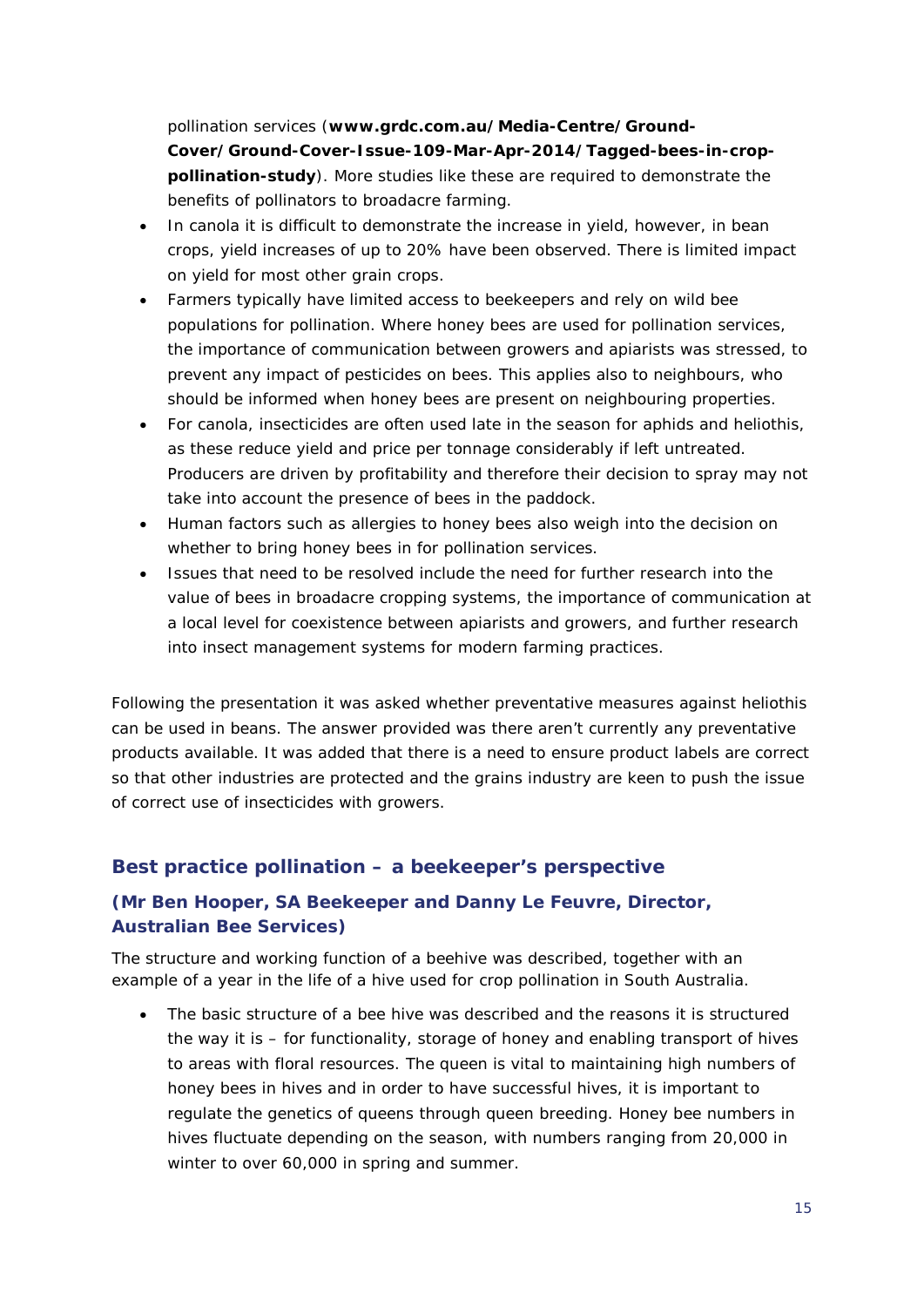- Nutrient demand is primarily driven by the presence of brood pheromone and an inventory of available store in the hive. Forager bees collect nectar for carbohydrates and pollen for protein and both processes result in plant pollination. Distinct groups of significant nutrient consumers in the hive include the queen, nurses, foragers and drones. Therefore the more bees there are, the more demand for nutrients and hence the more pollination occurs. Healthy colonies can collect between 50 and 100 kg of pollen and up to 800 kg of nectar annually per hive. Crude protein levels in pollen vary from plant to plant and the amount of nectar collected depends on the moisture content.
- In describing a year in the life of a hive used for pollination, the example used begins its journey in August when the hive is moved to almond orchards for paid pollination. Here, it is exposed to various chemicals used to control almond pests and diseases, including copper hydroxide, fluvalinate and pirimicarb. Between August and September the hive is moved to bean crops and is again exposed to various chemicals. It then moves to apple and cherry orchards in the Adelaide Hills in September where an important issue is the use of hail netting; this can negatively impact bees as they cannot easily escape exposure if/when pesticides are being applied. In November the hive is moved to pollinate dryland lucerne and then in January to irrigated lucerne. In both cases bees are exposed to residues of chemicals such as fipronil, copper, manganese and synthetic pyrethroids. In March the hive returns home.
- A variety of other crops are also pollinated by managed hives, with the demand varying by crop and time of year. Some of the crops with the greatest demand include sunflower (March, April), canola (August, September), macadamia and almond (August), mango (September), cotton (September, October) and soybean (December, January).
- The overall message presented was that individual hives used for pollination are exposed to multiple chemical events over a year, and the interactions between these chemicals and bees are complex. There is a need to further understand if and how chemicals are stored in the hive and the chemical use patterns and interactions of residual chemicals in the hive.

Following the presentation, a question was asked about whether honey is left in the hives while they are overwintering. The answer was that it depends on the season and how the hives are going. They try to leave as much honey as possible on the hives over winter, or they don't have strong enough bees to undertake almond pollination early in spring. There is often a fine line between earning money from the honey produced and leaving the honey on the hive over winter to obtain a greater number of strong hives for paid almond pollination.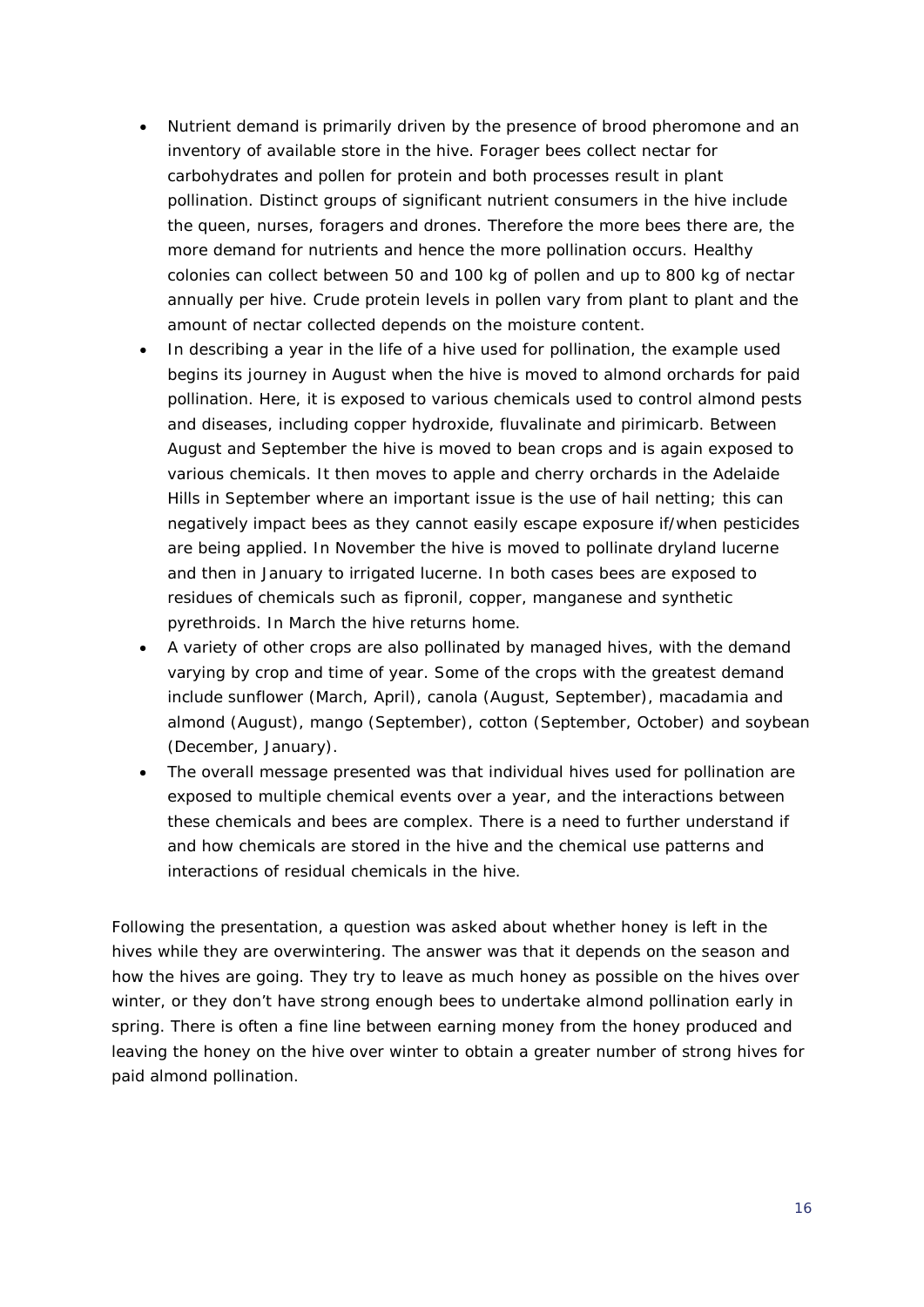# <span id="page-18-0"></span>**Best practice pollination of apples – a grower's perspective (***Ralph Wilson, Owner, Wilgro Orchards***)**

Pollination of apples in a Batlow orchard was described, including the advantages of the use of managed hives. Typical spray regimes used in the orchard were also described.

- The majority of apple varieties are not self-fertile and therefore pollination is vital. Successful pollination contributes to the size and quality of the apple and is therefore critical in achieving a saleable and profitable crop. This can be shown through a trial in which 33 foraging bees per 1000 flowers lead to 32% set and 57 kg of apples, compared to 15 foraging bees per 1000 flowers leading to 15% set and 30 kg of apples.
- In order to enhance pollination in their orchard, trees are planted closely (2,800 trees/ha). There is also good spread of cross pollinator trees which include Crab apples and Granny Smith varieties. Other pollen sources are also planted that flower at the same time and have the same coloured flower, as the bees prefer this. Cross pollinators are planted in the row as bees prefer to work up and down rows.
- There is economic value in placing bee hives in their orchards even though they do get native pollinators. Wilgro Orchards is currently using 2 – 3 hives per hectare depending on tree age. Hives are placed in the orchard at about 10% flower and are positioned in sunny, wind protected areas. Apple growers prefer active, preconditioned hives with well-fed bees. This leads to more pollen-rather than nectar gatherers, because, in apples, the flowers are large and gathering nectar results in little pollination.
- Spraying in the orchard is a necessity, with fungicides used over the flowering period. Wilgro Orchards rarely uses insecticides (once every 5 years) as many pests are controlled naturally with predators or pheromones. If they are used, it is not at flowering time and spraying is targeted. The use of fungicides is kept to a minimum and is weather dependent. The orchard is very conscious of the presence of bees, with spraying occurring very early in the morning or late at night, with equipment that ensures low drift and without surfactants added.

# <span id="page-18-1"></span>**Bee health in the USA and the debate about neonicotinoids (via video presentation)**

#### **(***Dr Thomas Steeger, Senior Science Advisor, USEPA***)**

Via video presentation, Thomas Steeger outlined bee health in the USA, including pollinator decline and reasons for this. Neonicotinoid insecticides were described and the risks they presented to the environment and honey bees as well as incident reports, USEPA registration reviews, and actions being taken in the USA to reduce risks from exposure to seed-treatment dusts.

• Multiple federal reports in the USA have identified a decline in pollinators, concluding that a number of factors are responsible. In addition, demand for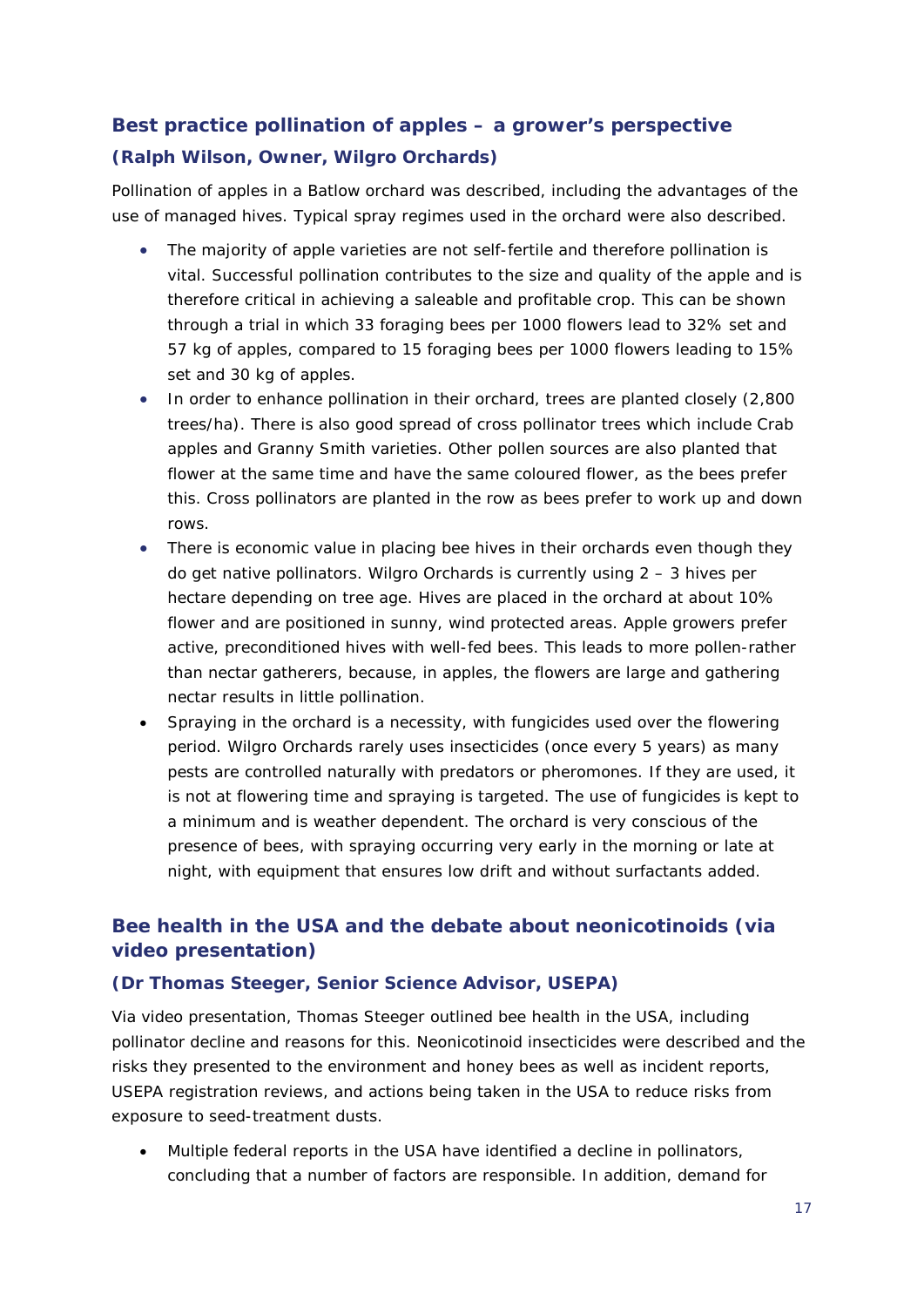managed pollinators over the past decade has increased and this has been observed across multiple crops requiring pollination services.

- National Agricultural Statistics Survey data show a decline in managed honey bee colonies; however this data needs to be interpreted carefully because of a number of factors such as changing demographics, different survey methodologies as well as issues such as Varroa and Colony Collapse Disorder (CCD). Over the past 15 years, colony numbers have stabilised in the USA. Reports of pollinator decline have been documented in areas other than the USA, for example, in Europe; however the number of beekeepers has also declined in Europe over the past 20 years.
- Opinions regarding the causes of managed pollinator declines differ, with the media reporting CCD as the predominant cause and beekeepers believing mites are the predominant cause. However the reality appears to be that CCD is multifactorial, with pests and diseases, bee management and agricultural practices, urbanisation, poor nutrition and pesticides all playing a role.
- Varroa mite is an important factor in colony decline, since when left untreated, it can reduce adult longevity by 50%. Furthermore, the Varroa mite is a vector for multiple viruses including deformed wing virus, black queen cell virus, Israeli acute paralysis virus and chronic paralysis virus. A fungal disease, Nosema (*Nosema ceranae, N. apis*) is also increasing and contributing to reduced longevity of adult bees.
- Neonicotinoids are a class of chemicals modelled on nicotine, and act as agonists on nicotinic acetylcholine receptors. There are two subclasses, including cyanosubstituted (thiacloprid, acetamiprid) and nitroguanidine-substituted (imidacloprid, thiamethoxam, clothianidin, dinotefuran) neonicotinoids. The cyano-substituted neonicotinoids are not as toxic to bees as the nitroguanidinesubstituted compounds.
- The majority of research and public interest has focussed on the nitroguanidinesubstituted chemicals and these are among the top ten compounds applied to agricultural acreages. Use of these chemicals as seed treatments dominate the market and have increased in use over the past ten years. Several of them form toxic degradation products and are persistent in soil and mobile in the environment. In some cases they may pose a risk to mammals and birds; in general, they do not pose a risk to fish or plants.
- Data on the effects of neonicotinoids on honey bees include field data submitted by registrants (residue studies on a variety of crops and semi-field and field studies) and scientific literature studies in which sub-lethal effects have been investigated (e.g. behavioural, olfactory, immunosuppression, queen performance and nutrition).
- Although some beekeepers believe strongly that neonicotinoids are associated with bee kills and reduced overwintering success, there have been relatively few incident reports in the USA. However this may be due to beekeeper reluctance or limited state resources, and furthermore the absence of incident reports cannot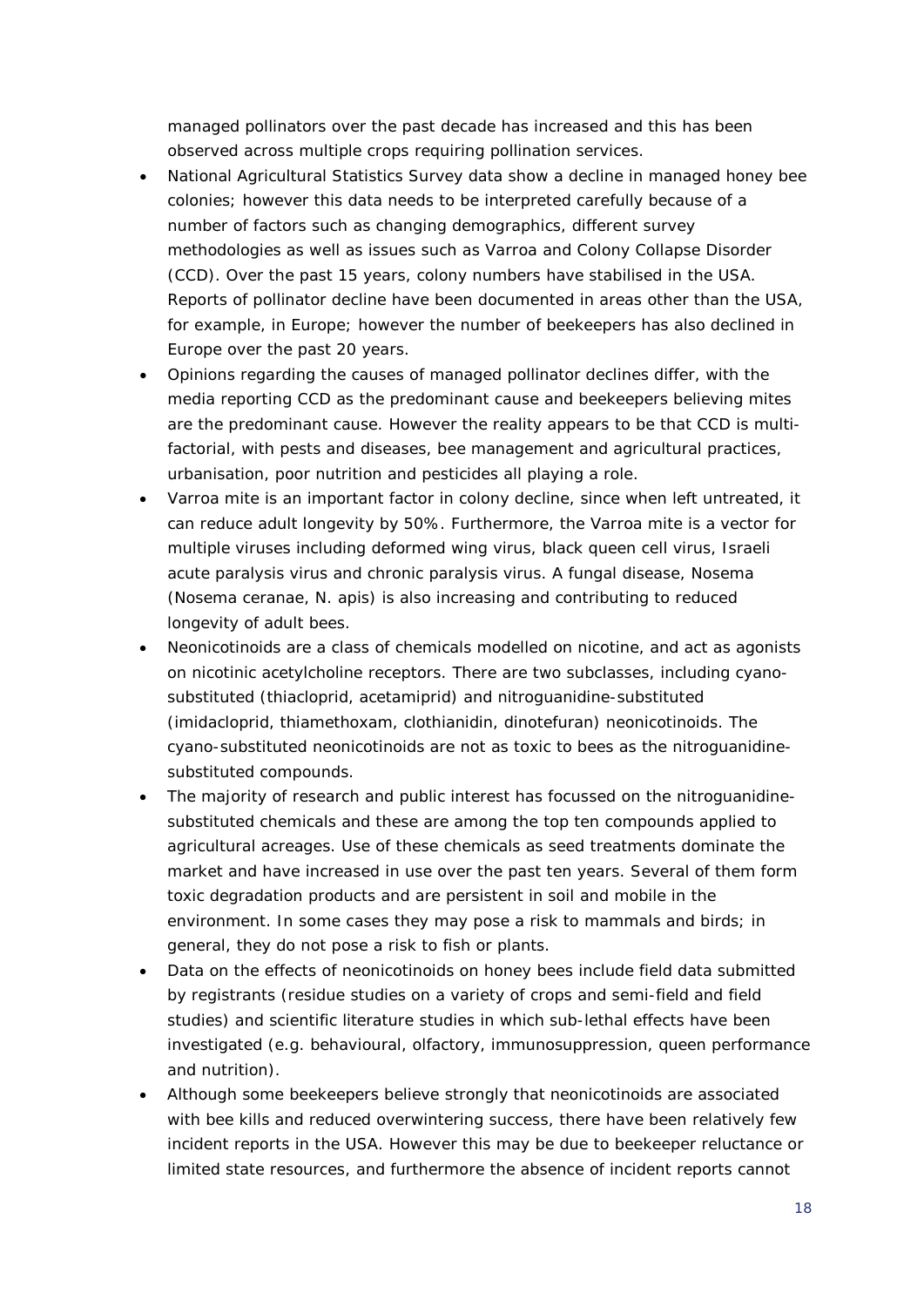be construed as the absence of incidents. Compared to other insecticides, the number of incident reports for neonicotinoids is low; however, other insecticides have been around for longer. In Canada, most incidents have been associated with sowing of treated seed (primarily clothianidin) and over 95% occurred in southern Ontario.

- Registration reviews for neonicotinoids are underway with imidacloprid due for completion in 2016-2017, and thiamethoxam, clothianidin and dinotefuran due in 2017-2018. In-house data includes acute studies and field studies. Data on pollinators required from industry includes residues in pollen and nectar, larval toxicity tests, chronic toxicity tests and pollinator field studies.
- The federal advisory committee is exploring and developing mitigation and management options that go beyond the label. Pollinator protection language has been applied to neonicotinoids and labels will continue to retain more restrictive language.
- Actions are being taken to reduce potential exposure via dust drift. This includes ensuring appropriate sticking agents are used to reduce abraded seed coat dust and working with equipment manufacturers, registrants and seed treaters to develop standards aimed at reducing dust. In addition, this route of exposure has been identified in the registration review and will be further characterised during this process.
- Overall, there are multiple factors associated with declines in pollinator health, and while pesticides are a factor, they are not the single cause. Residues of neonicotinoids have been associated with some bee kill incidents. However, in general, these incidents have been regionally specific and have resulted in knockback of colony strength. The USEPA is collaborating with other regulatory authorities to evaluate the potential risks from neonicotinoids. They are also collaborating with a broad range of stakeholders to develop and implement tools to help reduce the exposure of bees to pesticides. This includes alternative forage areas, equipment modification, fluency agents, increased communication/ education and improved label language.

Due to a technical error with the Skype connection, the audience was invited to send questions/comments to Thomas Steeger via email. In relation to the restriction of colony losses in Canada to southern Ontario, a member of the audience (who is from Southern Ontario) provided some information which might help explain this. Southern Ontario has a microclimate heavily influenced by the proximity of the Great Lakes. As a result, the warmer humid environment means that southern Ontario is the only place in Canada where a lot of the fruit trees that are reliant on bee pollination are grown, thus restricting impacts to this region. [**Editor's Note**: Canadian data (from 2011; **[www.statcan.gc.ca/pub/96-325-x/2014001/article/11913-eng.htm](http://www.statcan.gc.ca/pub/96-325-x/2014001/article/11913-eng.htm)**) indicates that approximately 92% of Canada's corn crop was grown in Eastern Canada (southern Ontario - 62%; southern Quebec - 30%. Corn is Canada's third largest grain crop after wheat and barley and is the most important one in eastern Canada. Data from 2011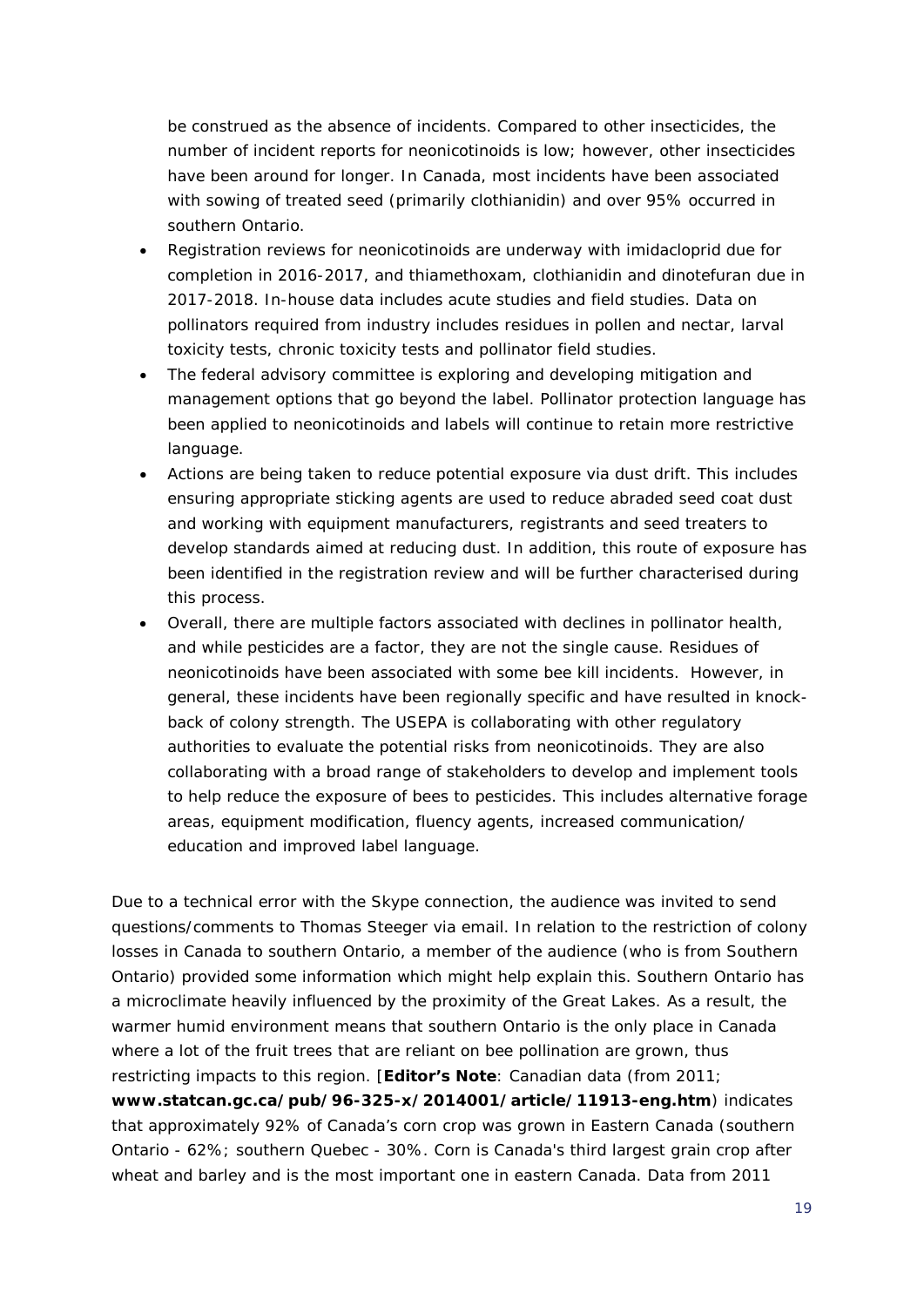indicate that 83% of Canada's soybean crop was grown in southern Ontario and Quebec. These two crops are commonly sown using vacuum seeders which have the potential to generate neonictoinoid-containing dusts arising from abrasion of the seed coating. By contrast, canola crops, which are mostly grown in the western provinces of Alberta, Saskatchewan and Manitoba (where problems with neonicotinoids and bees have not been reported), are sown by low pressure air seeders which do not generate seedcoating dusts during sowing operations.]

# <span id="page-21-0"></span>**Global development of tests to assess the impact of pesticides on bees**

#### **(***Chris Lee-Steere, Director, Australian Environmental Agency***)**

This presentation focussed on the activities occurring in the Organisation for Economic Co-operation and Development (OECD) Pesticide Effects on Insect Pollinators (PEIP) group. A number of guidelines for risk assessment are being developed or reviewed, with the use of US and European guidelines to inform the process.

- The OECD PEIP group of experts was established in 2010 within the OECD Pesticides Programme. They have been working in four areas, with Theme 2 – Testing requirements and risk assessment being summarised in this presentation. Activities occurring under Theme 2 are prioritised based on an analysis of needs and feasibility, with a number of honey bee-related activities currently underway.
- For tests that assess effects of pesticides/chemicals on honey bees, there are OECD test guidelines already available. These include OECD Test Guideline 213 (Honey bees, acute oral toxicity tests for adults), OECD Test Guideline 214 (Honey bees, acute contact toxicity test for adults) and OECD Test Guideline 237 (Honey bee larval toxicity test, single exposure). Proposed activities for toxicity testing that are high need and high feasibility include Activity 3 – 10 day laboratory toxicity test on adult honey bees and Activity 8 – Honey bee tunnel test under semi-field conditions (revision of OECD Guidance Document No. 75).
- High need and high feasibility activities for tests that assess exposure of honey bees to pesticides/chemicals include Activity 12 – Estimation of level of residues in pollen and nectar by calculation based on the application rate. One aim here is to develop more consistent methodology and this should be available in 2014.
- High need and high feasibility activities for risk assessment methods assessing the risk to honey bees from pesticides/chemicals include Activities 17, 18 and 20.
	- o Activity 17 relates to risk assessment schemes for adult and larval honey bees, bumble bees and solitary bees for sprayed products, soil and seed treatments. However development of a risk assessment scheme for this is not a priority as risk assessment schemes have been made available by the USEPA and EFSA (and are under consideration for use in Australia).
	- o Activity 18 relates to risks from exposure to dusts. The European Commission is developing guidance on dusts and the Julius Kühn Institute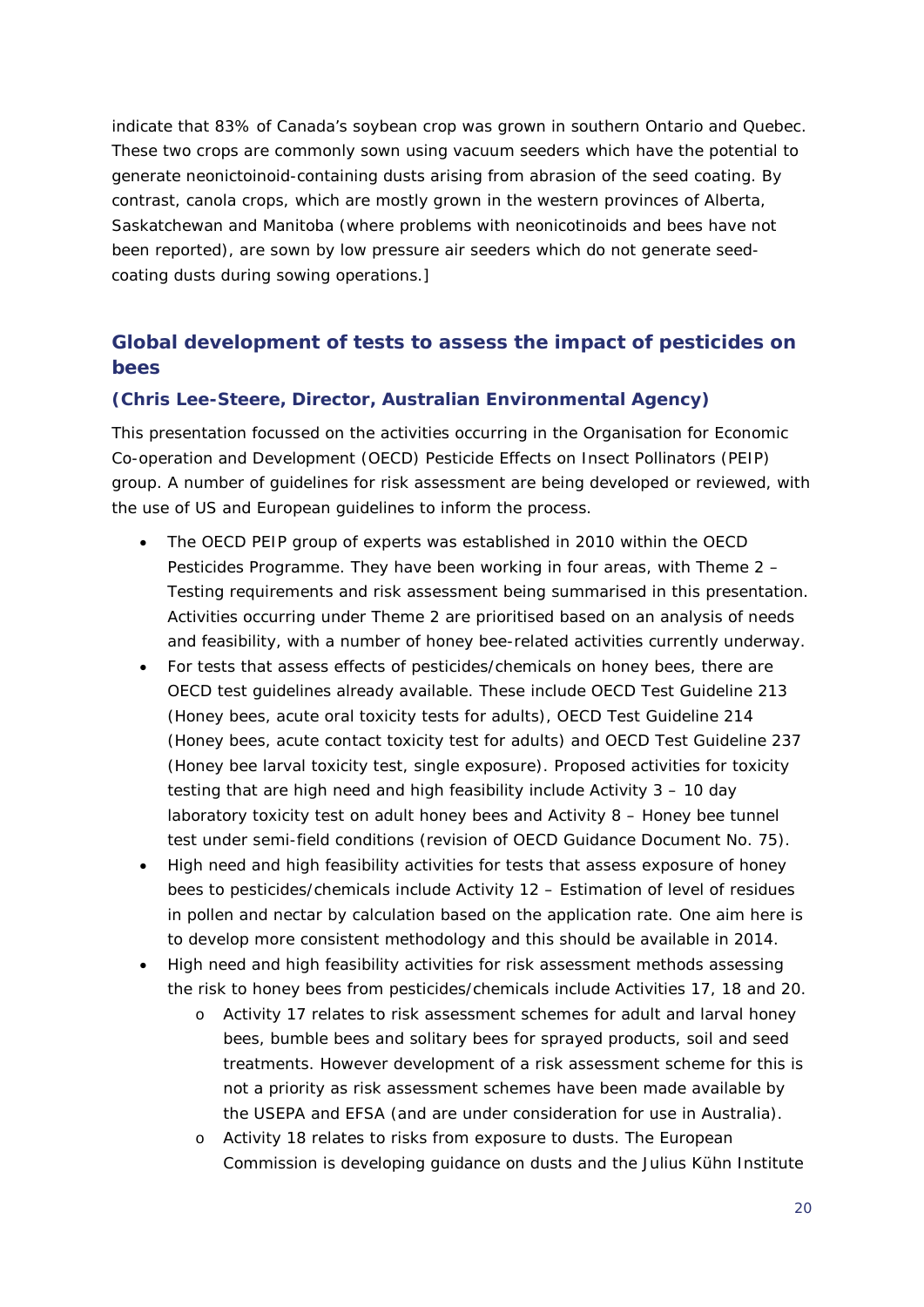(JKI) Germany is developing a paper that will review methodologies for measuring exposure and effects from dusts. These will be used by the OECD PEIP group to develop guidelines.

- o Activity 20 will address uncertainties in risk assessment.
- High need and medium feasibility activities that assess effects of pesticides/chemicals on honey bees include Activities 5b, 6, 9, 10, 11 and 14.
	- o Activity 5b is the Honey bee larval toxicity test repeated exposure. Current guidelines for acute and repeated exposure do not address the period from pupation up to emergence and therefore the repeat exposure test currently under development will address this.
	- o Activity 6 relates to semi-field tests on larval development of honey bee microcolonies. This will address the entire life cycle, however will not address all potential effects on honey bees. A draft will be available in October and when completed, a repeat exposure test will no longer be necessary.
	- o Activity 9 is the honey bee field toxicity test and is covered by the European and Mediterranean Plant Protection Organization (EPPO) 170 guideline. This will be adapted through capturing effects on pollination in the field through, for example, observations on behaviour, pollen characterisation and honey production. A protocol may be available in October.
	- o Activities 10 and 11 relate to estimation of residues in pollen and nectar resulting from sprayed treatment and soil/seed treatment respectively. Exposure estimates for pollen and nectar will be refined on the basis of an expanded database and used as default values in the risk Quotient calculation. The review should be available in 2014.
	- o Activity 14 relates to evaluation of residues in pollen and nectar resulting from sprayed treatment, soil or seed treatment. Exposure levels may need to be measured for a specific product and there are currently no guidelines. Discussions are still needed on how to best generate residue data and the related guidelines.
- Testing methods for non-*Apis* bee species are addressed under Activities 22, 23 and 32.
	- o Activity 22 relates to laboratory tests on solitary adult bees and is considered high feasibility.
	- o Activity 23 will develop a laboratory acute toxicity test on adults of social non-*Apis* bee species and is considered medium feasibility. Discussions are required on whether the priority should be given to a species with a life cycle different to that of the honey bee or to a *Bombus* (bumble bee) species for which testing protocols are more advanced.
	- o Activity 32 relates to safety factors and is of medium feasibility. It aims to understand the sensitivity of the honey bee relative to other species and develop extrapolation factors to reflect observed differences.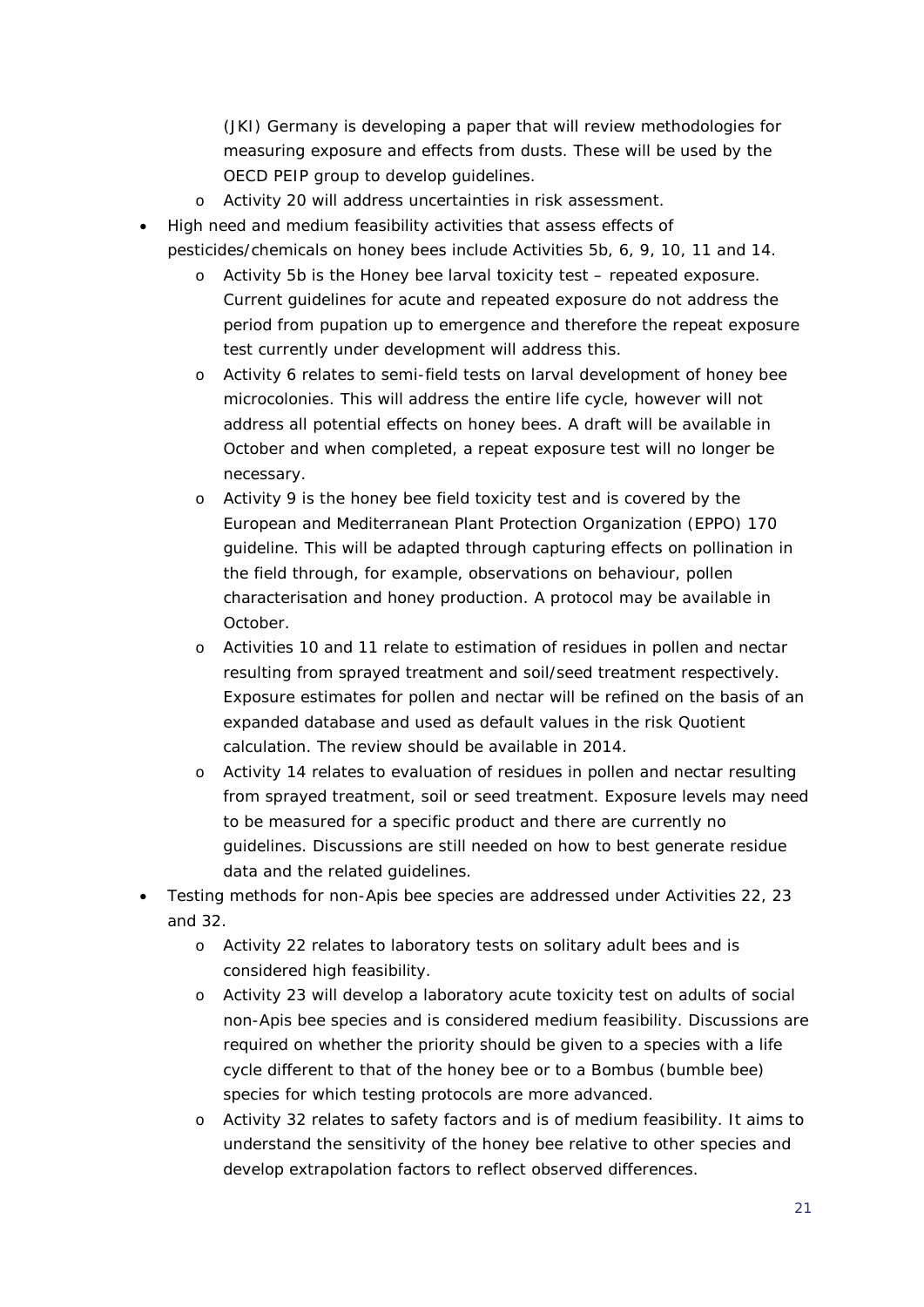Following the presentation, a question was asked about whether the testing will be for the original pesticide product or the metabolites. The response was that they usually test for the active constituent, however higher-tier (laboratory) studies cover the metabolite.

# <span id="page-23-0"></span>**International regulatory approaches and bee safety testing honeybee risk assessments and laboratory to field extrapolations (***Dr Helen Thompson, Principal Technical Expert, Syngenta***)**

The tiered risk assessment process for chemicals, from the laboratory to the field was explained, including effects, exposure and use in risk assessment. Laboratory to field extrapolation of findings was described as well as multi-year field studies.

- Tier I studies occur in the laboratory under controlled conditions. They use modelled exposure values and generate acute and chronic toxicity data for adults and larvae. Tier II studies are semi-field and measure residues in nectar and pollen. These semi-field (tunnel) effects studies occur on small hives and use surrogate crops. Tier III are field studies and use multiple hives and target crops. These studies incorporate environmental realism as bees are studied under 'real' conditions, for example, Varroa.
- Tier I (laboratory) studies have been conducted for over 20 years in Europe, with acute contact and oral toxicity data for honey bees required for both active ingredients and formulations. For sprays, if the hazard quotient (HQ) is above 50 then studies progress to semi-field and field. For systemics, a comparison of toxicity (adult and larval LC50) is conducted with exposure based on residues in nectar with trigger values. If concerns are raised, more detailed studies are undertaken at a higher tier and with more realistic exposure.
- For adult honey bees, standard laboratory studies utilise OECD guidelines 213 and 214 for acute contact and oral toxicity. A 10 day chronic study is also undertaken and there are currently no guidelines for this. Acute larval testing occurs under OECD guideline 237. The guideline for chronic/repeated exposure is under development. Systemic pesticide residues in nectar are estimated by the residue per unit dose approach (EFSA).
- In the UK, risk assessments are validated through the UK bee incident scheme. Data shows that early on (1981 – 1991) there were many pesticide incidents reported. Improved education and labelling has since reduced the number of reported incidents.
- Sub-lethal effects measured in the laboratory include measurement of hypopharyngeal gland development, proboscis extension reflex, locomotor activity, food consumption, longevity, immunity, visual and morphological/histochemical parameters. The question was raised as to why these effects are measured in the laboratory when it is known that field studies are a lot more realistic. Laboratory sub-lethal effects data is very sensitive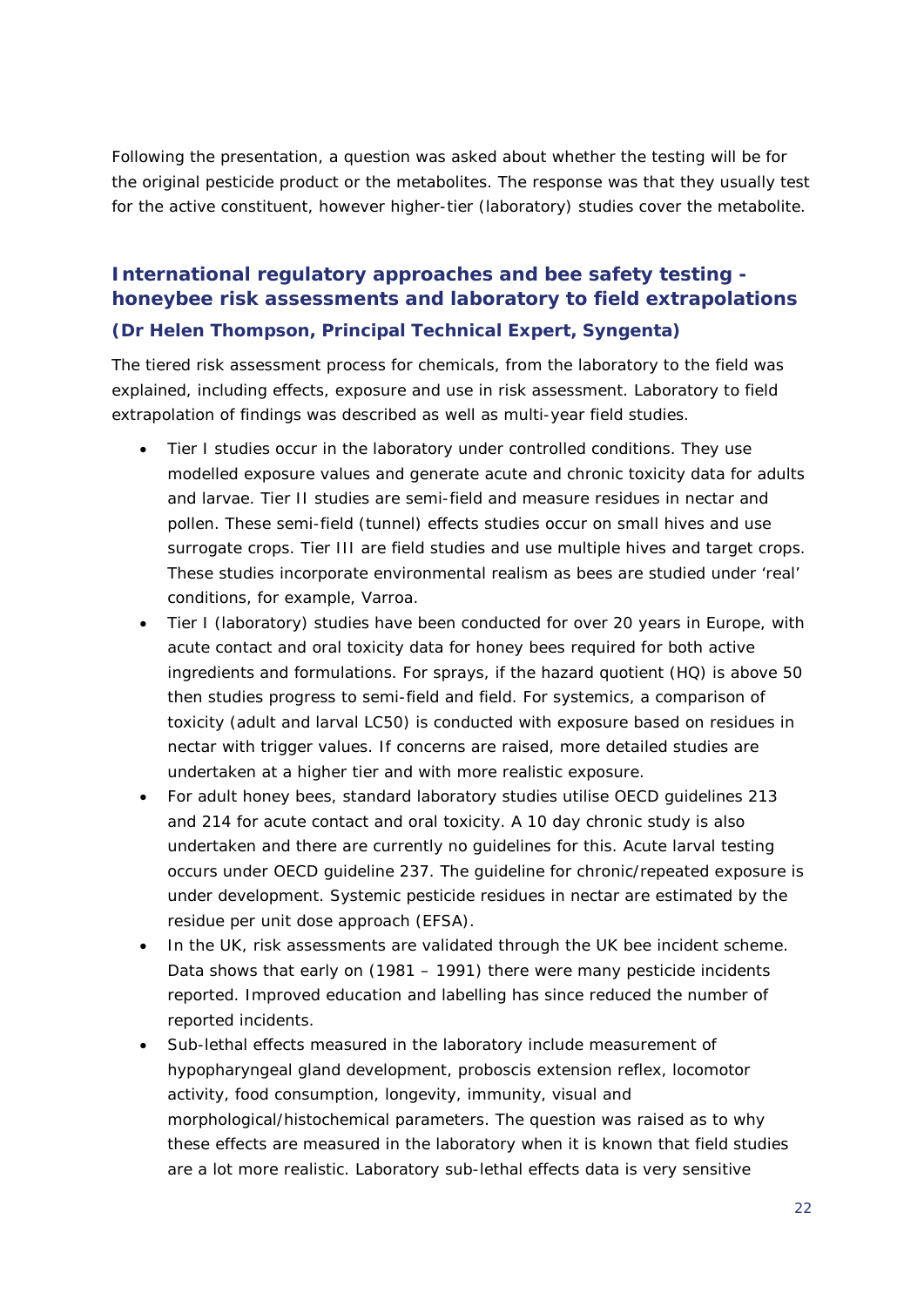compared to in the field, e.g. colony level effects are observed for imidacloprid at above individual LD 50. There were no observable adverse effects at the colony level for controlled chronic exposure to 10 times the 90 percentile of the field residue level (systemic exposure via pollen and nectar).

- Most sub-lethal studies for residues in nectar from systemic seed treatment are conducted at unrealistic exposure levels and show no effects at the field nectar maximum. The field nectar maximum residue is the worst case scenario. Hence, laboratory studies provide information on the potential mode of action rather than the real risk.
- In tier-II semi-field studies, the honey bee colony is confined to the treated crop. Replicated treated and control tunnels are used, and both adults and brood are assessed (OECD 75). Foraging activity and mortality are assessed. There is a limited confinement period and a toxic reference and control are used.
- In tier-III field studies, isolated plots are utilised, with 4-6 colonies per plot, and both control and treated plots. Assessment occurs from pre-application through a minimum 10 day post application period (including throughout the flowering period). Overwintering success is examined in addition to mortality, bee foraging behaviour and colony assessment. Assessment is based on experience and expert judgement. Field studies are conducted on multiple crops.
- An example of a tier-III field study is examination of effects of clothianidin seed treatment in canola in Canada in 2012. Honey bees were exposed to up to 1.9 ppb clothianidin in pollen, with results showing no effect on any parameter including colony development, adult mortality, colony weight, honey yield and overwintering survival. A multi-year field study of thiamethoxam-treated canola and corn seed examined effects on bee mortality, flight intensity, parasites and disease, behaviour, brood, colony weight and strength. Overall, residues of thiamethoxam in nectar and pollen were low, and no differences in colony development, adult mortality, flight intensity, behaviour or colony health were observed between treated and control colonies foraging on canola or corn. Similar multi-year studies have been conducted for clothiandin and imidacloprid.
- In conclusion, laboratory studies provide hazard data and an indication of potential risk, whereas laboratory sub-lethal studies provide information on modes of action. Well conducted higher-tiered studies can be useful in determining, under actual use conditions and typical foraging activity of bees, whether a compound represents a significant risk to bees. Field studies provide real-world exposure scenarios and allow "bees to be bees".

A question was asked following the presentation about the understanding of how neonicotinoids act on honey bees, in terms of causing their death or effects on memory/behaviour. The answer was provided that it depends on the pattern and level of exposure. For example, if neonicotinoids are sprayed directly onto bees, then this obviously leads to death. Behavioural effects are measured through impacts on colony strength. If honey bees are exposed in one single hit, to the amount of neonicotinoid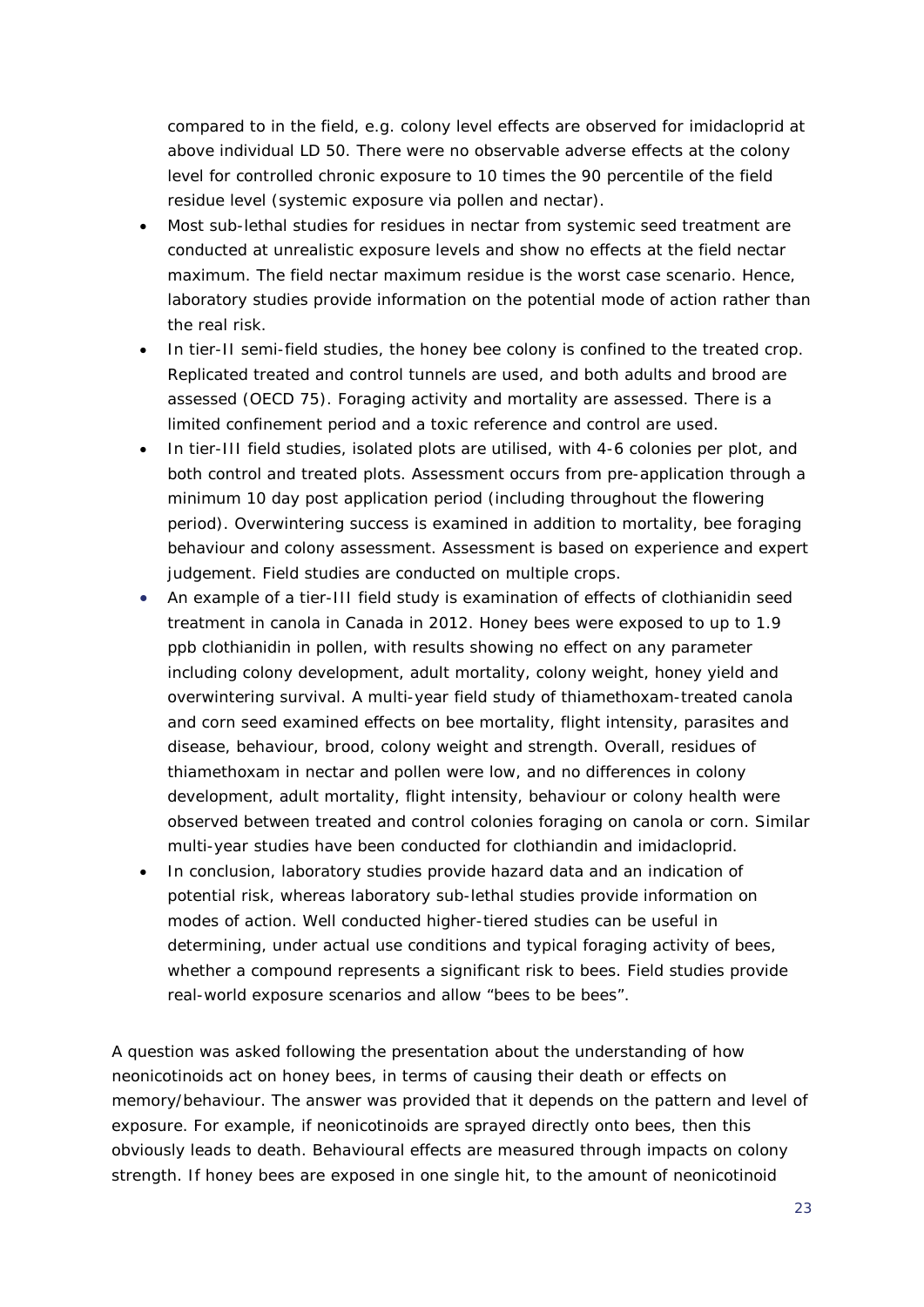applied across a full day, effects on behaviour are observed, such as difficulty locating their hive. However, it should be noted that this was not a realistic exposure scenario.

It was also asked how the combined effects of two systemics are measured. The answered provided was that there has been a lot of work conducted on systemics, for example, some of the field studies conducted used seeds treated with two systemics, and effects were additive.

Another question asked was whether the 4-year studies looked at residues in hive wax, with the answer provided that neonicotinoids are hydrophilic so they won't enter or accumulate in wax. They are only found in wax when there is contamination with pollen.

# <span id="page-25-0"></span>**International regulatory approaches and bee safety testing – evidence beyond the regulatory data base and novel exposure pathways**

## **(***Dr Christian Maus, Global Pollinator Safety Manager, Bayer CropScience***)**

Issues with both spray and systemic applications of neonicotinoids were described, and measures that can be taken to prevent these. Investigations into guttation fluid and insecticide residues as a pathway of exposure were also explained, along with several examples of field monitoring studies undertaken in Europe. Overall there have been thorough investigations of neonicotinoids and effects on honey bee health over 20 years, with no demonstration of adverse effects under realistic exposure scenarios in the field.

- Issues with spray application of neonicotinoids are easily addressed through risk mitigation measures, for example, not applying during flowering, using safety intervals before flowering and buffer zones.
- Systemic applications (e.g. seed treatment, granular applications, drenching) are more complex. Although these treatments overall minimise the exposure of bees to neonicotinoids, there are exceptions, for example, systemic residues contained in nectar and pollen, dust from the seed coating released during sowing and potentially guttation.
- Exposure to seed dust occurs when seeds are treated poorly. Certain coating techniques lead to a low abrasion resistance, which has been found to be a key driver of dust dispersion during sowing. In particular, bees can be exposed when dust is deposited on flowering forage plants and when small fields are located in a patchwork array together with other crops flowering during sowing season. When the use of poorly treated seeds is combined with the use of poor sowing machinery (in particular vacuum-pneumatic planters), honey bees can be severely impacted. As a result, approaches to minimise dust emission have been developed and tested.
- The first key factor in minimising dust exposure is the use of polymer stickers in the recipe to minimise abrasion, along with thorough cleaning of the seeds prior to treatment. The second key factor is the use of appropriate deflector technology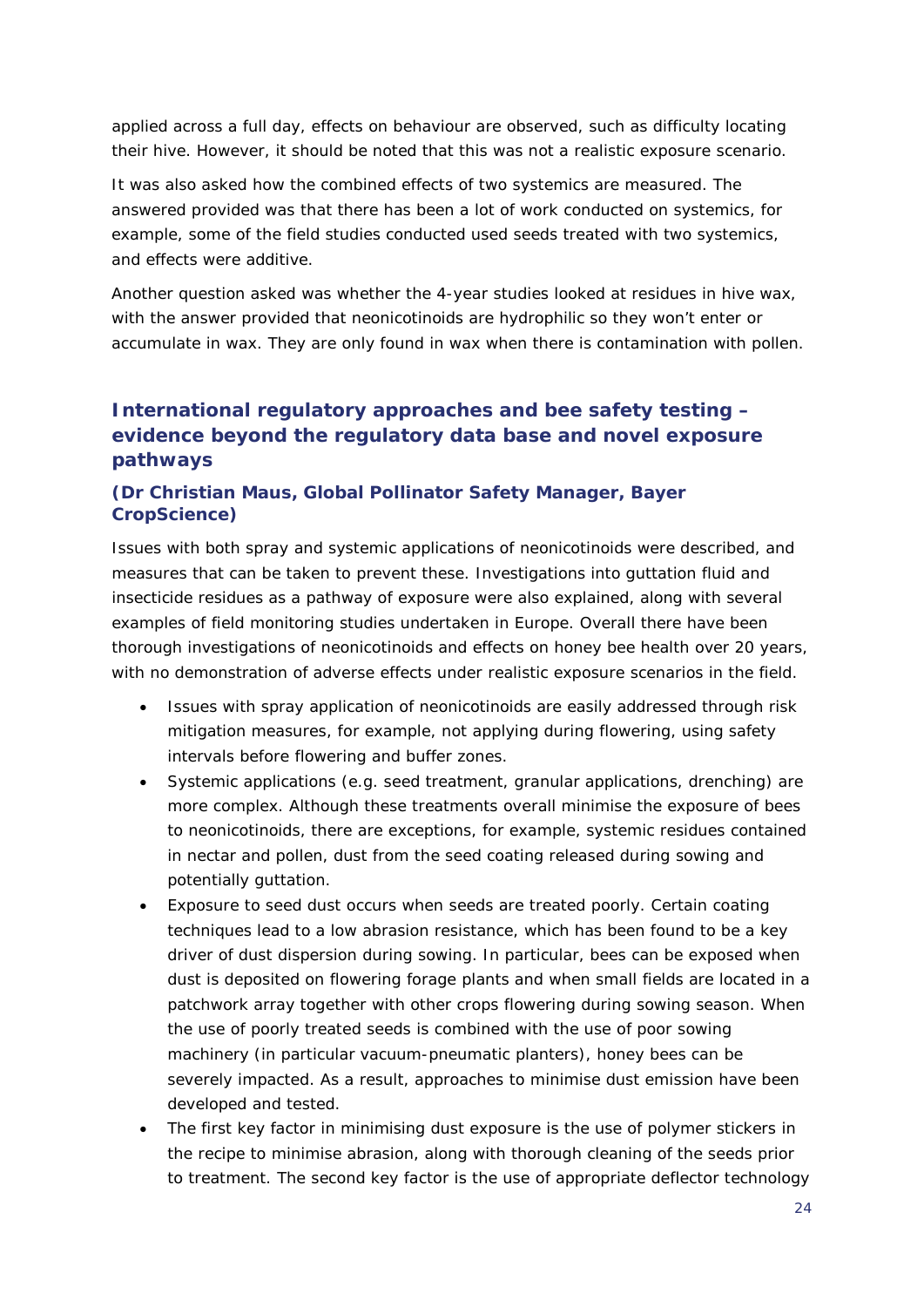on vacuum-pneumatic drilling machines, which directs the outlet air to the ground. This reduces dust emission and thereby off-crop ground-deposition of dust by more than 90%. The use of both high quality seed coating and machinery modification has been verified to minimise dust emission and thus adverse effects to honey bee colonies through a large scale field study.

- Guttation is the active extraction of liquid water by some vascular plants in the form of droplets on the tips of leaves or leaf edges. It occurs especially in maize in which the guttation fluid can also contain high concentrations of neonicotinoid residues, especially in young seedlings. Studies into guttation fluid have shown it is not a regular pathway for exposure of honey bees to systemic neonicotinoids. Guttation fluid is not a regular source of water for honey bees, except in certain exceptional cases, and even in these cases there has been no significant effect observed on honey bee health. Although under certain circumstances, individual bees may be intoxicated by guttation droplets, damage to bee colonies has not been observed. It has therefore been concluded that guttation of neonicotinoid seed-treated crops does not constitute a risk to honey bee colonies.
- In terms of monitoring of honey bees, field studies provide the best data source. This type of data is suitable for the detection of correlations between different factors and can therefore be a powerful tool to support causal analysis. Another strength of field studies is that these monitoring approaches reflect what happens under realistic conditions in the field. A number of bee-health monitoring projects have been conducted or are ongoing in many European countries.
- An example of a monitoring study is a large-scale multi-stakeholder, multifactorial bee monitoring project being undertaken in Germany (and ongoing) since 2004. It aims to analyse parameters affecting bee health and investigate factors contributing to honey bee colony losses. No correlation has been identified between colony mortality and pesticide residues in hives, or between colony mortality and exposure to neonicotinoid-treated crops. A similar monitoring project in France showed no correlation between in-hive residues of pesticides and bee colony mortality. A Belgium study monitoring the effects of imidacloprid seed-treated maize on exposed bee colonies showed no adverse effects related to seed treatment.
- Investigations into sub-lethal effects have also shown no adverse effects at the colony level in realistic exposure scenarios.
- Incident report monitoring (in UK, Germany and Netherlands) shows pesticiderelated bee incidents have been continuously decreasing over the past few decades, with most countries recording no, or very few neonicotinoid-related incidents. Exceptions include incidents related to inappropriate seed treatment quality.

Following the presentation a question was asked regarding whether neonicotinoids act like nerve toxins on honey bees and also whether any impact on mammals has been assessed. The answer provided was that they act on the neural system of insects, which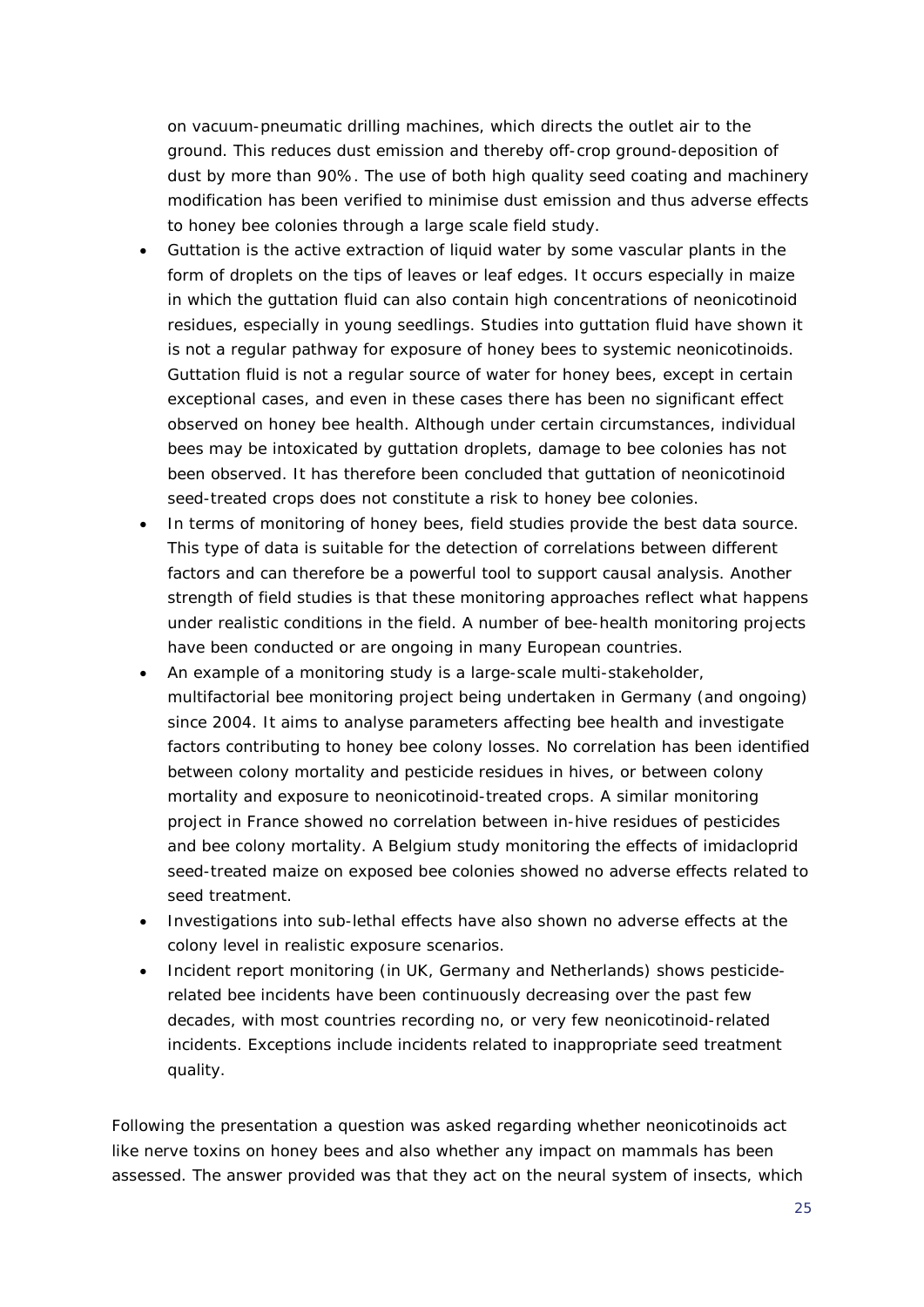is common for insecticides. They have been tested on mammals with no effects shown. Furthermore, no substances are allowed registration if they impact on mammals. The fact there is no impact on mammals is an advantage of this class of insecticides, as they are specific to insect receptors.

## <span id="page-27-0"></span>**Product stewardship for neonicotinoids and other insecticides**

# **(***Alastair James, Policy Manager, Agchem Regulation and Stewardship, CropLife Australia***)**

Background was provided on CropLife Australia and its role in crop protection and industry stewardship. Modern seed treatments were described and the stewardship program being undertaken by CropLife, including the development of several best practice guides.

- CropLife is the peak industry organisation for Australia's plant science sector and represent 19 member companies, including innovators, developers, manufacturers and registrants of crop protection and agricultural biotechnology products. The importance of crop protection products to food security was emphasised.
- CropLife is committed to industry stewardship and members adopt and promote ethical and responsible practices from product discovery and development through to its use and disposal. Members spend more than \$13 million per year on stewardship activities that ensure the safe use of products on the environment and human health. Examples of successful industry programs include Agsafe Accreditation and Training, *drum*MUSTER and ChemClear. To oversee the Industry Waste Reduction Scheme, CropLife has established AgStewardship Australia in partnership with the National Farmers Federation, the Australian Local Government Association, the Veterinary Manufacturers and Distributors Association and the Animal Health Alliance (Australia).
- Multiple stressors affect bee health, including poor bee nutrition, bacteria, viruses and parasites, genetic weakness, poor beekeeping practices, pesticides and weather.
- Modern seed treatments consist of a layer of fungicide, insecticide, a coating layer, colourant and a finishing layer. They are advantageous as they reduce the use of pesticides, thereby reducing the potential chance of exposure to bees. In addition, the area treated is significantly reduced relative to whole area sprays or in-furrow treatments and there is less impact on non-target organisms. The disadvantage is the potential for neonicotinoid dusts to be generated and for honey bees to be exposed to this.
- CropLife is undertaking a stewardship program that includes the development of several stewardship guides that cover seed treatment product manufacture, application of seed treatment products and sowing insecticide treated seed.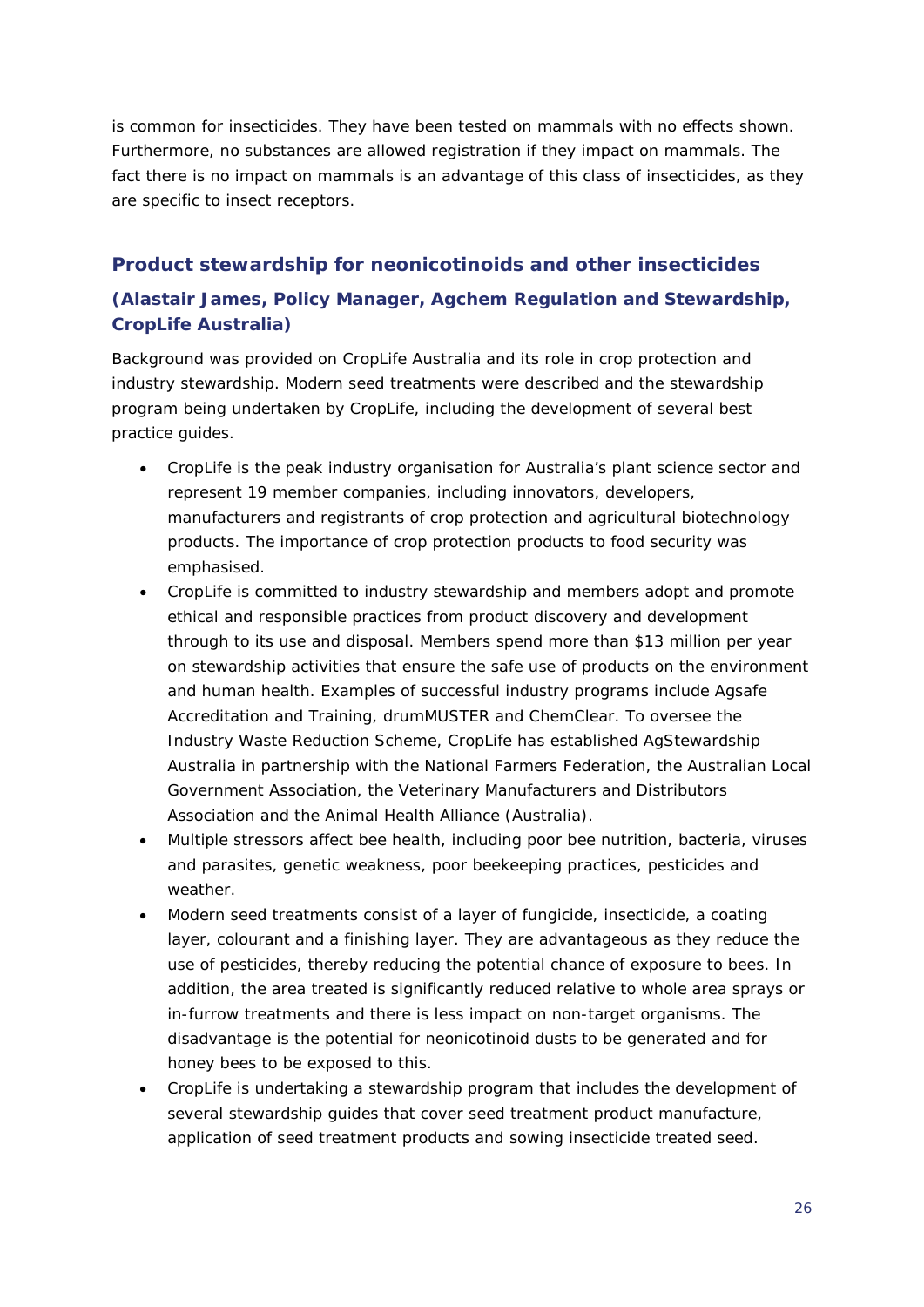- o The Seed Treatment Product Manufacture Stewardship Guide includes information regarding general safety requirements, formulation, labelling and transport.
- o The Application of Seed Treatment Product Stewardship Guide covers general safety, application, environment, safe use, training, labelling, storage and transport.
- o The Planting Treated Seed Stewardship Guide covers general safety, transport, environment, safety, seeding, equipment washing and waste disposal.
- o The Best Management Practice Guide for Planting Insecticide Treated Seed includes information about pollinator protection and responsible use of treated seed, knowing where bee hives are located, weather conditions and the influence on pollinator exposure, avoiding generating dust when handling treated seed, ensuring seed sowing equipment best practice, proper clean up and disposal, exercising pollinator friendly practices throughout the growing season and reporting suspected pollinator pesticide poisonings.
- Next steps for CropLife include further consultation with industry groups involved in seed treatment production and use, finalising stewardship guides which will be available at the end of financial year through member bodies and research and development corporations, expanding stewardship to pollinators in general, application timing, spray drift communication and spray drift control.

Following the presentation, it was asked whether the draft stewardship guides would be released for public comment. The answer provided was that they wouldn't be released for public comment, however, broader stakeholder engagement would take place prior to publication.

The comment was made that the design of seed sowing machinery in Europe is very different to that used in Australia. The typical planters used here have a low risk of dust emission during sowing and therefore bee kills as a result of this should be a rare event in Australia. It is important to recognise those differences between Australian and European machinery. CropLife will be targeting areas that use poor seed sowing machinery when launching the stewardship guides.

Another comment was made that it is important to ensure there is adequate information in the stewardship guides relating to the chemical risks to honey bees.

## <span id="page-28-0"></span>**APVMA bee health and neonicotinoid review**

#### **(***Dr Les Davies, Chief Regulatory Scientist, Pesticides, APVMA***)**

The APVMA's overview report into neonicotinoid use and pollinator health in Australia was outlined, including recommendations and research suggestions arising from the review. Honey bee health in Australia and overseas was explored as well as some of the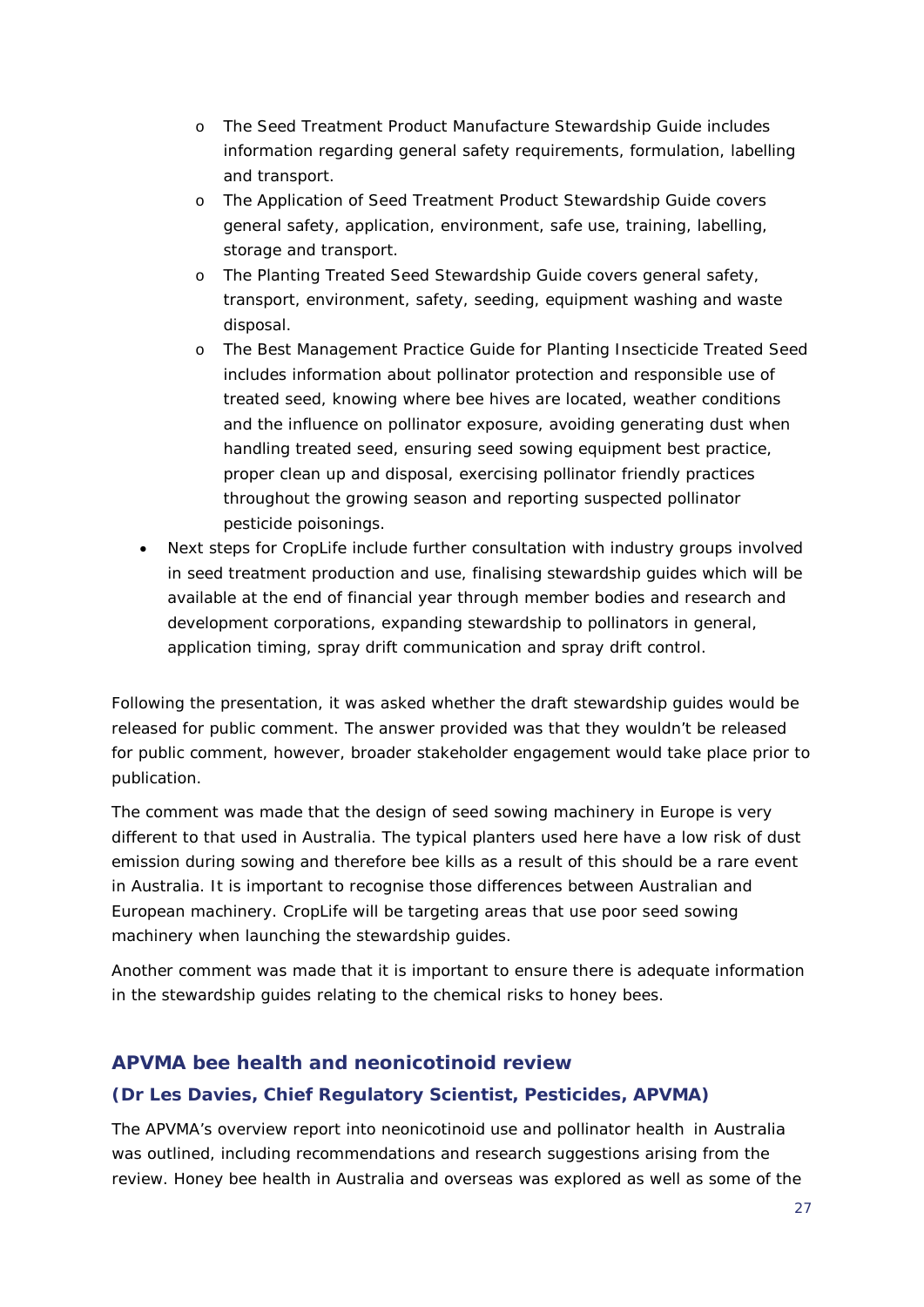advantages and disadvantages of neonicotinoid insecticides, exposure pathways for pollinators, reasons for the focus on this class of insecticides, the risks in relation to other pesticides, the multitude of threats to honey bees and the next steps for the APVMA.

• The APVMA's overview report was published in February 2014 and is available from their website

(**[www.apvma.gov.au/news\\_media/chemicals/bee\\_and\\_neonicotinoids.p](http://www.apvma.gov.au/news_media/chemicals/bee_and_neonicotinoids.php) [hp](http://www.apvma.gov.au/news_media/chemicals/bee_and_neonicotinoids.php)**). Some of the key recommendations included:

- o Managing the release of neonicotinoid seed-treatment dusts at sowing CropLife Australia could consider working together with relevant member companies to develop a best management practice guide.
- o Surveillance and bee poisoning incidents AHBIC and its member associations could consider the feasibility of trialling an annual survey of apiarists on the health of their hives.
- o Residue monitoring for pesticide residues in bee media It is suggested a research project be established and funded to analyse pesticide residues in in various plant (nectar, pollen, guttation fluid) and bee (collected pollen, comb and foundation wax, bee bread, honey) media.
- o Residue monitoring in honey A separate recommendation to the preceding one was that the National Residue Survey extend the range of residues measured in honey to include neonicotinoids. However such monitoring has already commenced, with the 2012-13 sampling program testing 23 random samples of honey for acetamiprid (and N-demethyl metabolite), imidacloprid (and 5-hydroxy and olefin metabolites), thiacloprid and clothianidin (thiamethoxam not assayed as its primary active metabolite is clothianidin), with none of these residues being detected.
- o National symposium Relevant agencies should consider holding a oneday symposium for a wide range of stakeholders to hear about issues relating to bee health from Australian and international experts. [This symposium on 9<sup>th</sup> April 2014 arose as a result of this recommendation]
- Research suggestions included:
	- o Canola Assess if there are differences in the output and quality of nectar and pollen from the current range of commercially-grown varieties/cultivars.
	- o Neonicotinoid persistence in the environment Due to their long half-lives, more information is required on their potential to accumulate in the soil and in plants grown in fields that are used to grow crops treated with neonicotinoids (as a seed or soil treatment) in previous seasons.
	- o Honey bee research in an environment free of Varroa As Australia is free from Varroa, it would be an ideal location to study the health of honey bee colonies without the confounding effects of Varroa and the chemicals used to treat it.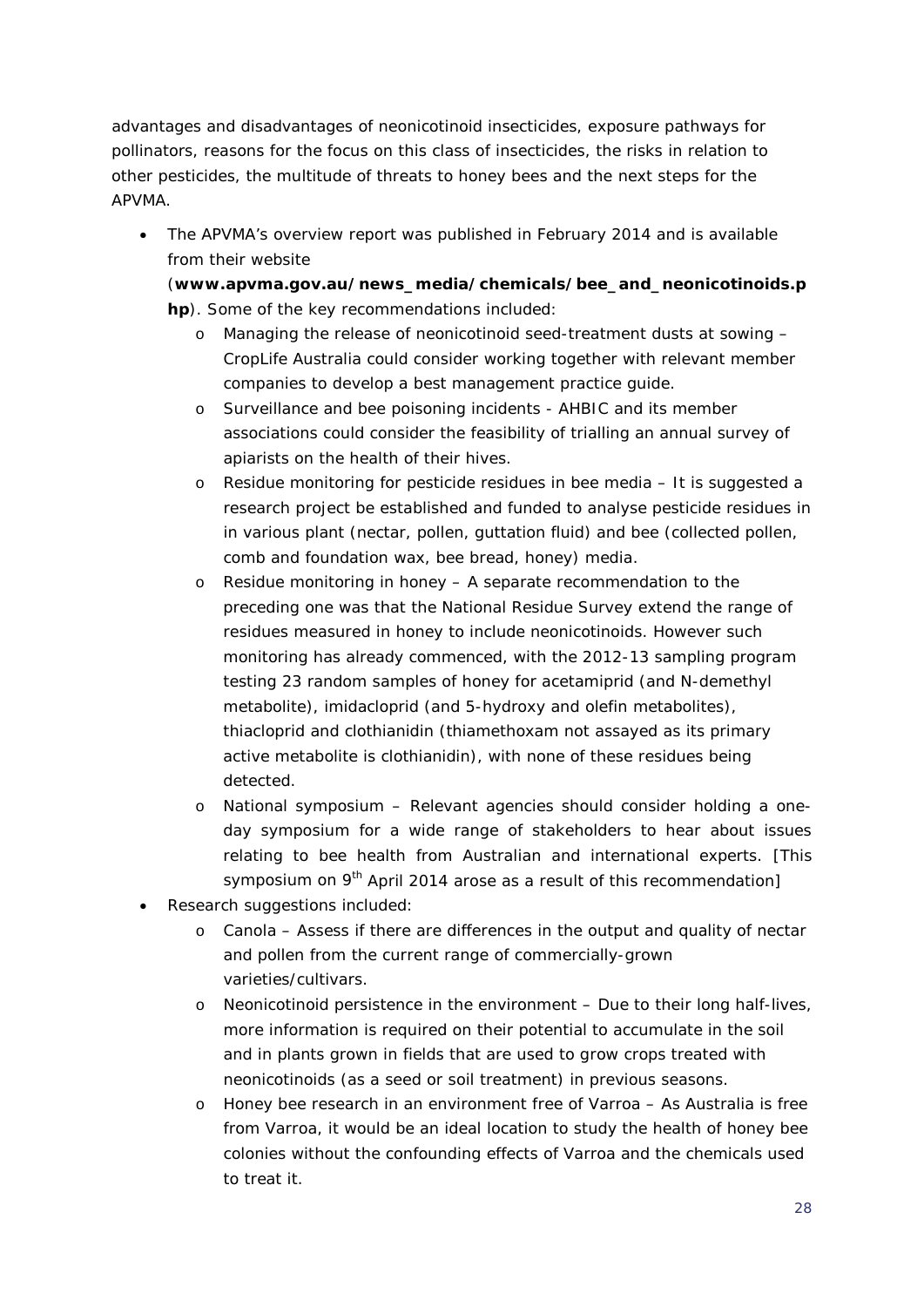- It appears that globally, there is not a decline in honey bee stocks with the trend continuing upward. However bee hive number variations differ between countries. Data provided in the report supports this and shows no evidence of bee decline as a result of the introduction and increased use of neonicotinoids (report downloadable from **[www.perc.org/articles/colony-collapse-disorder](http://www.perc.org/articles/colony-collapse-disorder-market-response-bee-disease)[market-response-bee-disease](http://www.perc.org/articles/colony-collapse-disorder-market-response-bee-disease)**).
- Neonicotinoids act as neurotoxins on nicotinic receptors in insects. These nicotinic receptors are very different in insects and humans and therefore neonicotinoids have quite low toxicity to humans. In contrast, organophosphorus insecticides ('organophosphates') inhibit both insect and human acetylcholinesterase in the nerve synapse and therefore are poisonous to humans. Other benefits of neonicotinoids include that they can be applied as a seed coating treatment and this has resulted in a significant reduction in the overall volume of chemicals applied in the environment (as there is less need for regular chemical sprays). Disadvantages of neonicotinoids include that selection pressure on pests from ongoing exposure to systemic insecticides may lead to the development of resistance. In addition, their effectiveness as a seed treatment requires a reasonable level of soil and plant stability. The greater their persistence in the soil, the greater the environmental concerns compared to other less persistent and less mobile insecticides.
- Pollinators may be exposed to neonicotinoids through contact with dusts arising during sowing of coated seeds, via intake of systemic residues in nectar, pollen and guttation fluid (arising from seed or spray/granule application to soil) or from contact with foliar sprays applied to the flowering plant (e.g. canola).
- Honey bee colony poisonings by dusts generated during sowing of treated seeds have resulted when a number of conditions occurred concurrently. For example, the 2008 Rhine Valley Incident in Germany in which 12,000 colonies were poisoned occurred due to adverse weather delaying seed sowing across a huge acreage, coincidental flowering of oil seed rape, fruit trees and weeds, and sowing accompanied by dry weather and constant winds which blew neonicotinoid dusts into adjacent areas. This event raised awareness of these issues and the need for best management practice. In Australia, air seeders are widely used for broadacre crops and hence the chance of dust drift from these machines (which vent into the furrows) is negligible. However some crops are sown using vacuum seeders and this issue is being addressed through the development of best practice guidelines for handling and using insecticide-treated seed by CropLife Australia.
- Overall, there are many pesticides that are acutely toxic to honey bees, not just neonicotinoids. This includes insecticides, fungicides, herbicides and interactions between combinations of these. In addition, other product excipients, especially surfactants, can be hazardous to bees. Analysis of poisoning incidents from the UK, the Netherlands and Germany suggests that the number of incidents ascribed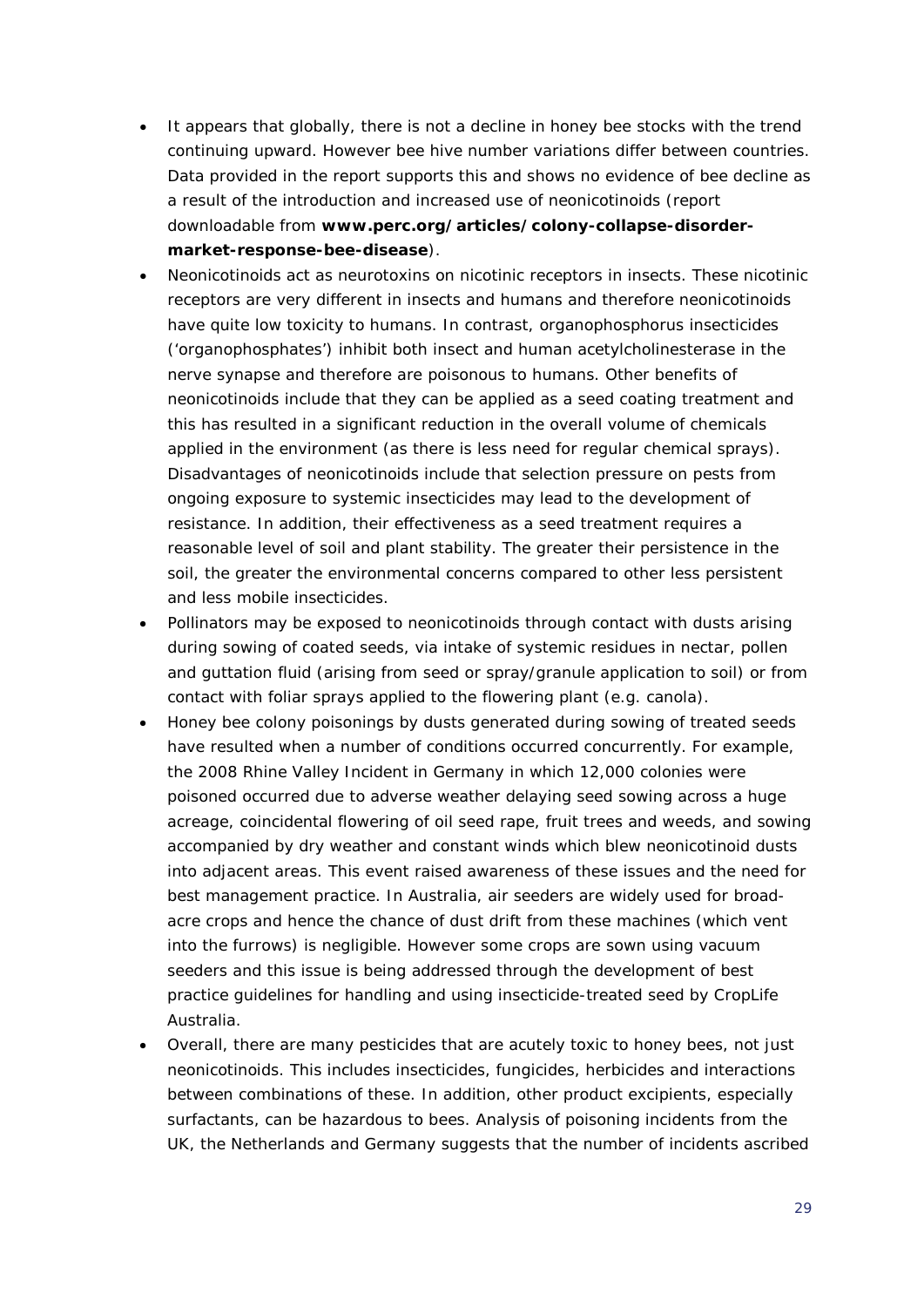to pesticides has steadily declined since the mid-1970s and since about 1992 has remained relatively constant.

- There are a number of different stress factors impacting honey bee health, including food supply, climate/weather (e.g. drought), pathogens, acaricides, bee keeper and farmer practices (e.g. monocultures providing less variety of pollen and nectar) and pesticides (direct toxicity or weakened resistance/immunity to pathogens).
- Next steps for the APVMA include working through the recommendations arising from the overview report, investigating the adoption of more extensive tests before new pesticides are approved, improved labelling including bee warning statements and more user guidance as well as review of the adequacy of risk assessment procedures (including new toxicity test protocols being developed internationally) and current bee protection statements on Australian pesticide products.
- The Adverse Experience Reporting Program needs to be promoted for use in bee poisoning incidents in which agvet chemicals are suspected to be involved.
- The importance of communication between all stakeholders was reiterated, especially between farmers/horticulturalists and beekeepers.

#### <span id="page-31-0"></span>**Q&A from the floor with expert panel**

#### **(***Dr Christian Maus, Dr Helen Thompson, Dr Saul Cunningham, Mr Alastair James and Dr Les Davies***)**

**Question:** Is it possible for a beekeeper to report an incident to the APVMA if they believe their bees have been affected, but not killed? If so, who would investigate the incident?

**Response:** The APVMA Adverse Experience Reporting Program is for issues related to the on-label use of a chemical. Adverse experience reports will normally be referred to the relevant state/territory for investigation, as they are responsible for control-of-use under the National Registration Scheme for Agricultural and Veterinary Chemicals (NRS) and enforcing the adherence to labels. The relevant state/territory will then report back to the APVMA which will then classify the incident as to the likelihood of an association between the pesticide application and the adverse incident. Not uncommonly, investigations will determine that a use was off-label or the use not carried out according to label instructions.

**Question:** At what level is bee navigation, foraging activity and ability to learn (sublethal effects) impacted by neonicotinoids?

**Responses:** The thought that neonicotinoids affect foraging and learning behaviour arose mainly due to the findings published by Henry (*Henry et al. 2012*; *Science*). However the dose used in this laboratory study was so high that the bees should have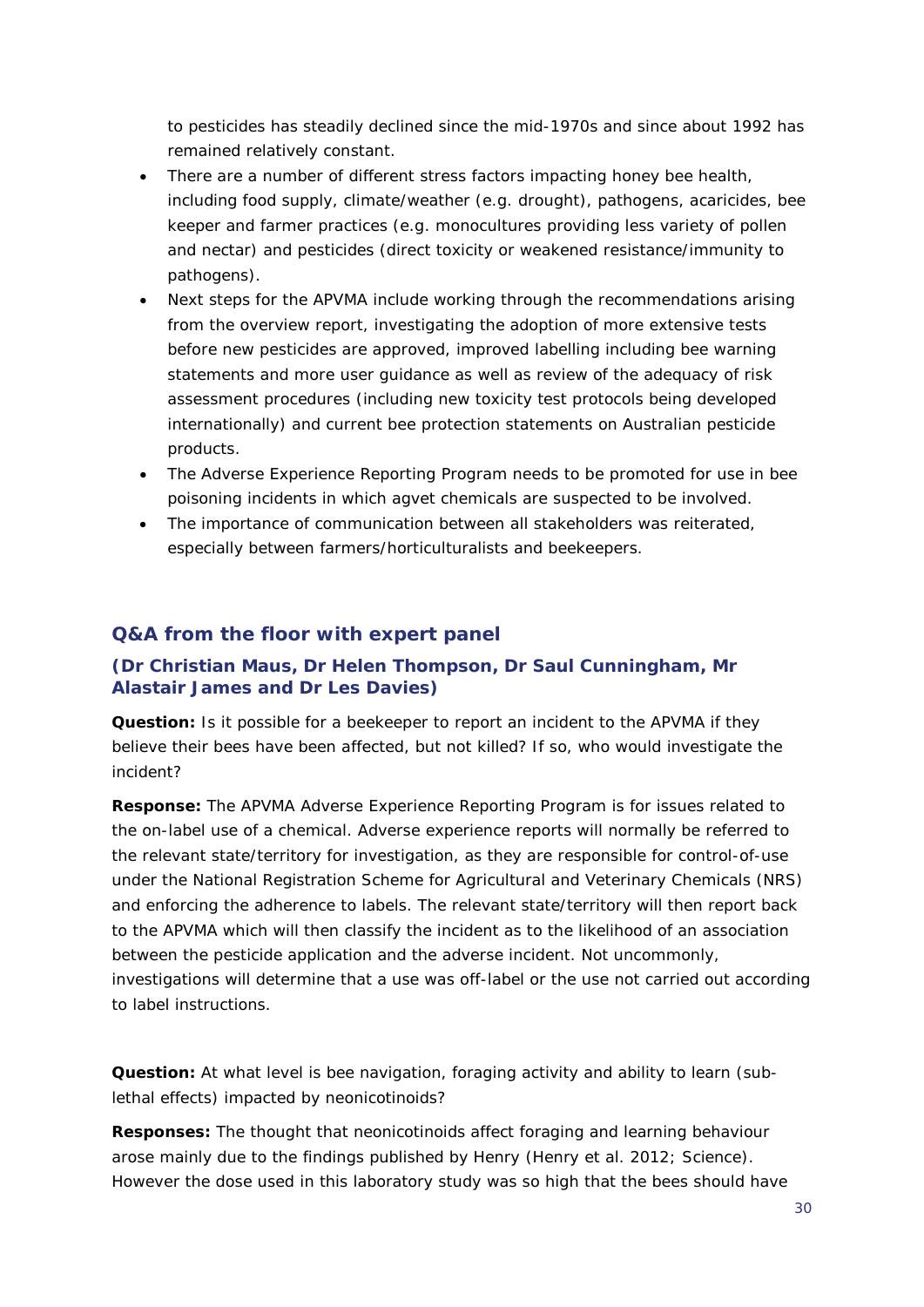died. The exposure occurred in one single large dose at a rate that the bees may be exposed to over a whole day in the field. The results from single large dose studies need to be interpreted carefully as there is no cumulative effect because the neonicotinoids are metabolised quickly. Therefore this study did not represent realistic exposure rates. Furthermore, none of the realistic field studies conducted have shown that neonicotinoids affect bee foraging behaviour or their ability to learn.

Another laboratory study conducted before the study published in the Henry paper examined this exact issue (neonicotinoid effects on bee orientation) and used approximate rates honey bees would be exposed to in the field. No significant effects on honey bees were found.

It is important to note that if other pesticides were examined in such studies then they would likely to be shown to have effects on honey bee behaviour.

**Question:** There has been a major switch from the use of open pollinated canola varieties to hybrids. There are also many varieties on the market, for instance, 53 on the market in NSW, 34% of which are open pollinated and 66% of which are hybrid. Is there any information available relating to the impact of varietal differences on bee health?

**Responses:** Although there have been a suite of studies undertaken on canola and bee health, there does not appear to be any studies specifically looking at the difference between open pollinated and hybrid varieties of canola or the potential impact on pollinator reliance. If such studies are to be conducted, it would be important to consider environmental aspects as well as differences in agricultural practices.

Studies comparing spring and winter oilseed varieties have shown there is a huge variation in nectar production. However not many studies have analysed nectar or pollen quality. There is also not a lot of information around assessing the difference between open pollinated and hybrid varieties, however, this would be quite useful.

One observation is that it appears less honey is obtained from honey bees that feed on open pollinated varieties of canola compared to hybrid varieties.

**Question:** There has been a recent massive bee kill incident which has taken place in an almond orchard in California. From reports it is estimated that 80,000 colony deaths have occurred. It appears an illegal tank mix was applied late to almonds. Do you have any comments related to this?

**Responses:** The tank mix consisted of a fungicide and an insect growth regulator neonicotinoids were not involved. This was clearly off-label use and involved the release of the bees at the wrong time. Therefore it comes down to better communication between growers and beekeepers.

This is a good example of why the focus should not be solely on neonicotinoids. When any insecticides are used in this manner, or are mixed, they can have disastrous effects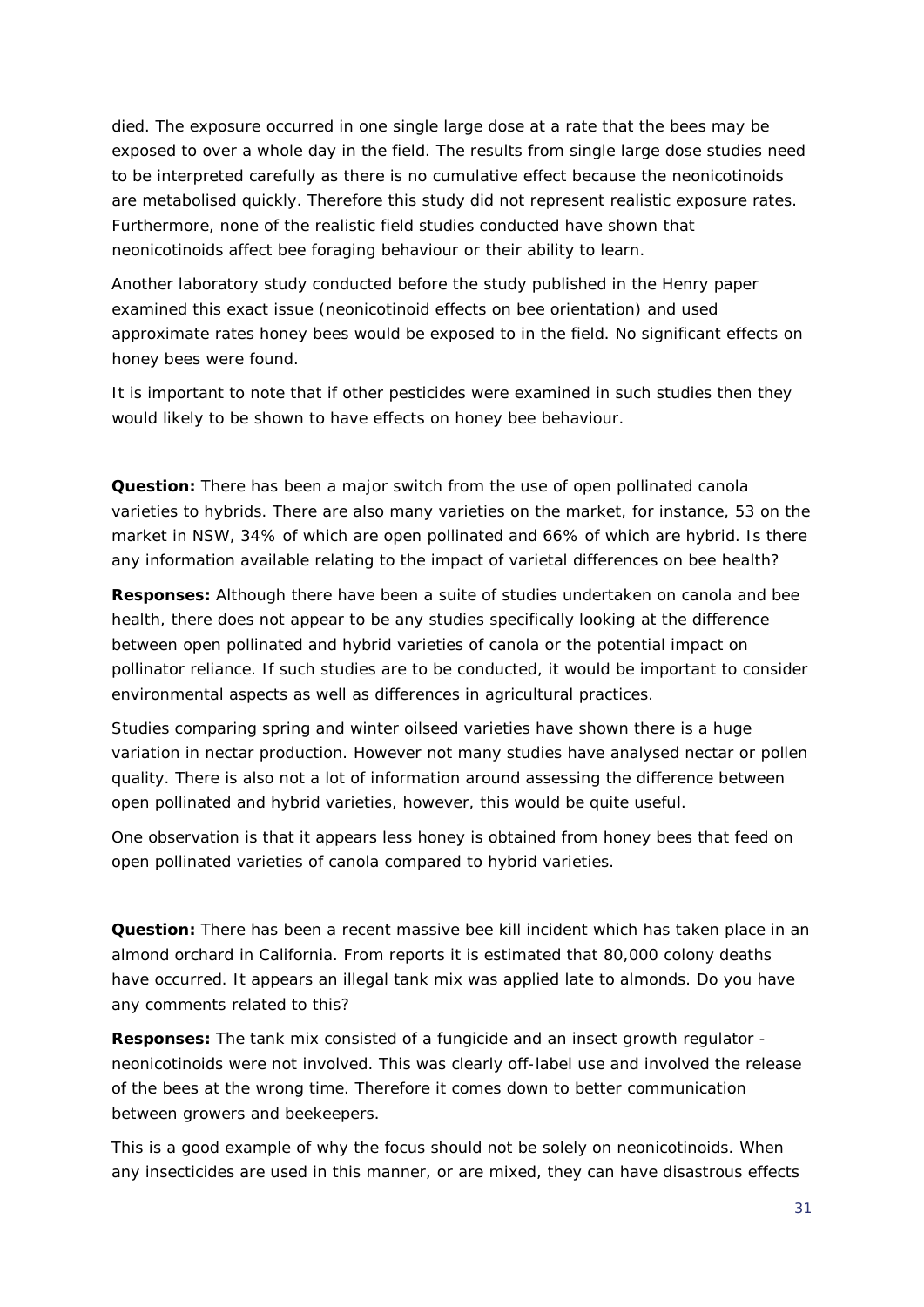on honey bees. This emphasises why education and communication are critical to avoiding these instances in Australia.

**Question:** Neonicotinoid-treated canola appears to be causing major rates of supersedure of queens in hives (>75%) compared to colonies on untreated seed. Has there been any research into exposure effects of neonicotinoids on the queen bee which could show or explain these higher rates of queen supersedure?

**Responses:** There have been numerous long term field studies around the world comparing effects of neonicotinoid treated canola seed on honey bee colonies to untreated seed and these studies included examination of behaviour, mortality, foraging and potential supersedure. In all of these studies there was no increase in queen supersedure rates observed.

It appears that some beekeepers in Australia are avoiding canola and therefore further research is required to address this.

**Question:** Are the realistic doses changed after you see how the chemicals are acting on honey bees in the field, or is there a standard rate used for testing?

**Response:** Colony feeding studies undertaken over the past 20 years have tested a range of concentrations and have also examined a variety of entry mechanisms. Testing combinations of chemicals can be difficult. Some combinations can be thoroughly tested in the field, however erratic combinations are usually tested through in situ field monitoring.

**Question:** Where do beekeepers go to find out information on seed protection products that use multiple chemicals?

**Response:** The modern day seed coating can include a variety of insecticides and/or fungicides. In order to find out further information on these products, contact the local re-seller.

**Question:** For crops such as canola, there is a difference in the growth period in the southern versus northern hemisphere. Are there also differences in the rate at which the systemic insecticides degrade over time as well as chemical rates applied? For example, seed treated canola provides greater protection from aphids at the start of the growing season, but doesn't appear to control aphids at the end of the growing season.

**Responses:** Seed coatings do not provide protection for the entire life of the plant, they mainly provide protection during the early growth stages. In relation to the rate of chemicals applied, this is based on extensive crop- and season-specific studies. For instance, comprehensive studies conducted on spring oilseeds do not apply to winter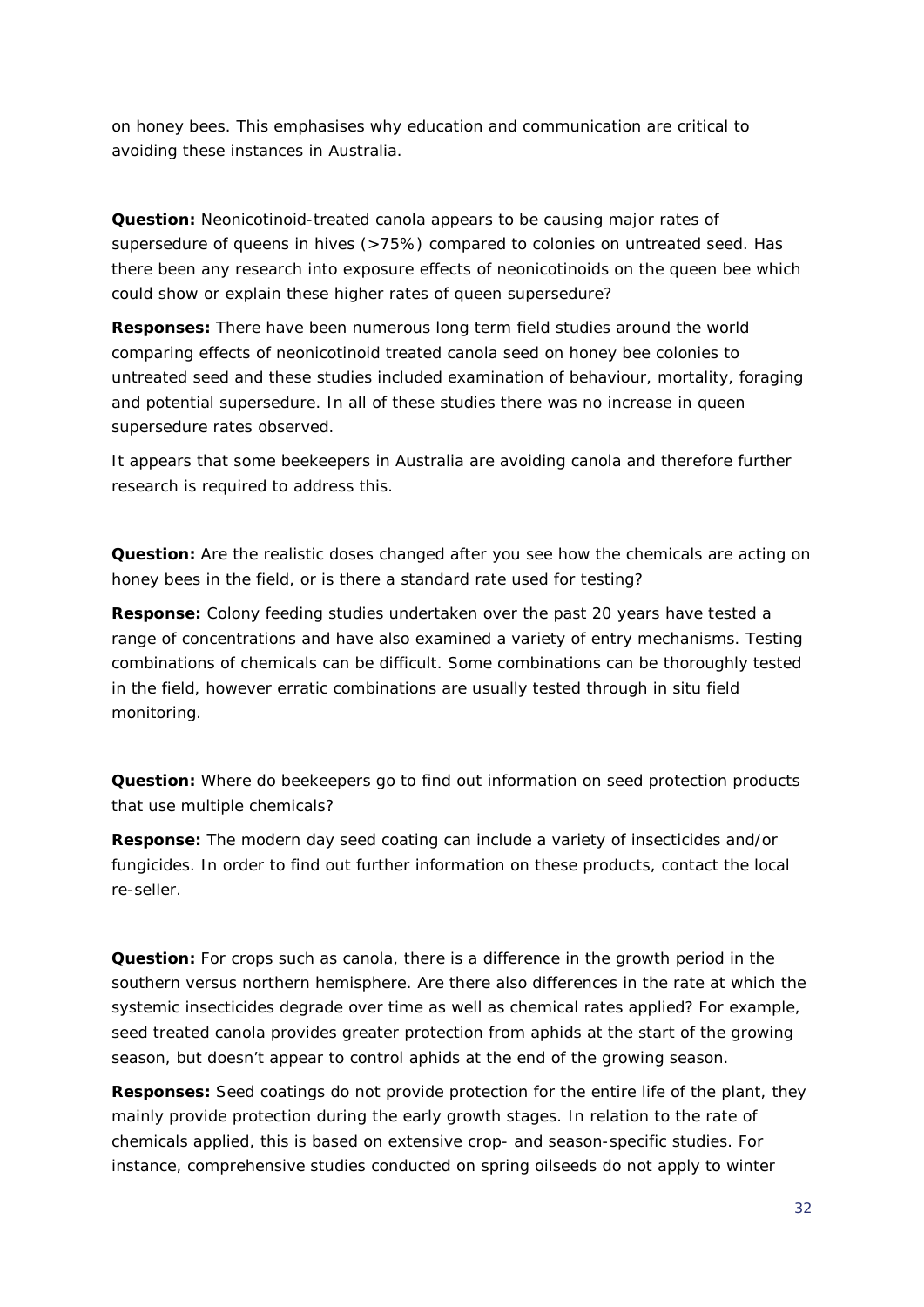oilseeds which require their own separate study. In addition, it is commercially unviable to completely drench seeds in chemicals, therefore from a profitability point of view, only as much chemical is applied to the seeds as is required to be effective.

A recommendation to spray in the evening when bees are not around or when temperatures are low is one way to address spray toxicity. Where there are differences in cropping between different countries, this is examined during assessment of the chemical. Sulfoxaflor, a compound related to the neonicotinoids, is used as a foliar spray. Foliar residues can affect honey bees when wet, but not after they have dried. Therefore it should also be recommended on the label to ensure it is dry by the time bees will become exposed to it.

Best management practice guidelines need to be developed for pollinator reliant crops, not only for neonicotinoids, but other pesticides. There needs to be better communication between the beekeepers and growers and it is important this is two-way communication is encouraged. There also needs to be better guidance on the data sets required as well as consistent and effective label advice for chemicals that bees may come into contact with.

The biggest risk to beekeepers is off-label use of pesticides and, because of this, improved education and communication is required amongst growers and beekeepers. Another critical issue is related to the supply chain and the fact that agribusinesses do not keep stocks of chemicals. Therefore growers may be familiar with the use of a particular chemical and then, when stocks of this run out, they have to use a different chemical they are not as familiar with.

**Question:** If new information becomes available from international studies, will a formal review of neonicotinoids be undertaken?

**Response:** The APVMA has a formal chemical review program in which chemicals are reviewed based on concerns which arise in relation to human health, the environment, international trade or efficacy. The previous government introduced a re-registration program in which all products were to be reviewed on a regular basis (for periods between 7 to 15 years) prior to being granted re-registration. With the new government coming into power, these re-registration provisions of agvet chemical legislation are to be removed and thus chemical reviews will only be driven by issues of concern which arise rather than on a calendar basis. There are opportunities for anyone to nominate a chemical for review. A full review of the neonicotinoids has not been ruled out; however this would take a significant amount of time and therefore a review into a specific issue such as labelling would be a more appropriate path. There is currently an application in the system for a combination neonicotinoid seed-treatment product and due to the current global concerns about this class of chemical the company has supplied a lot of data relating to bees. This is currently being evaluated and will be completed this year, providing us with further guidance on the risks to bees presented by these chemicals.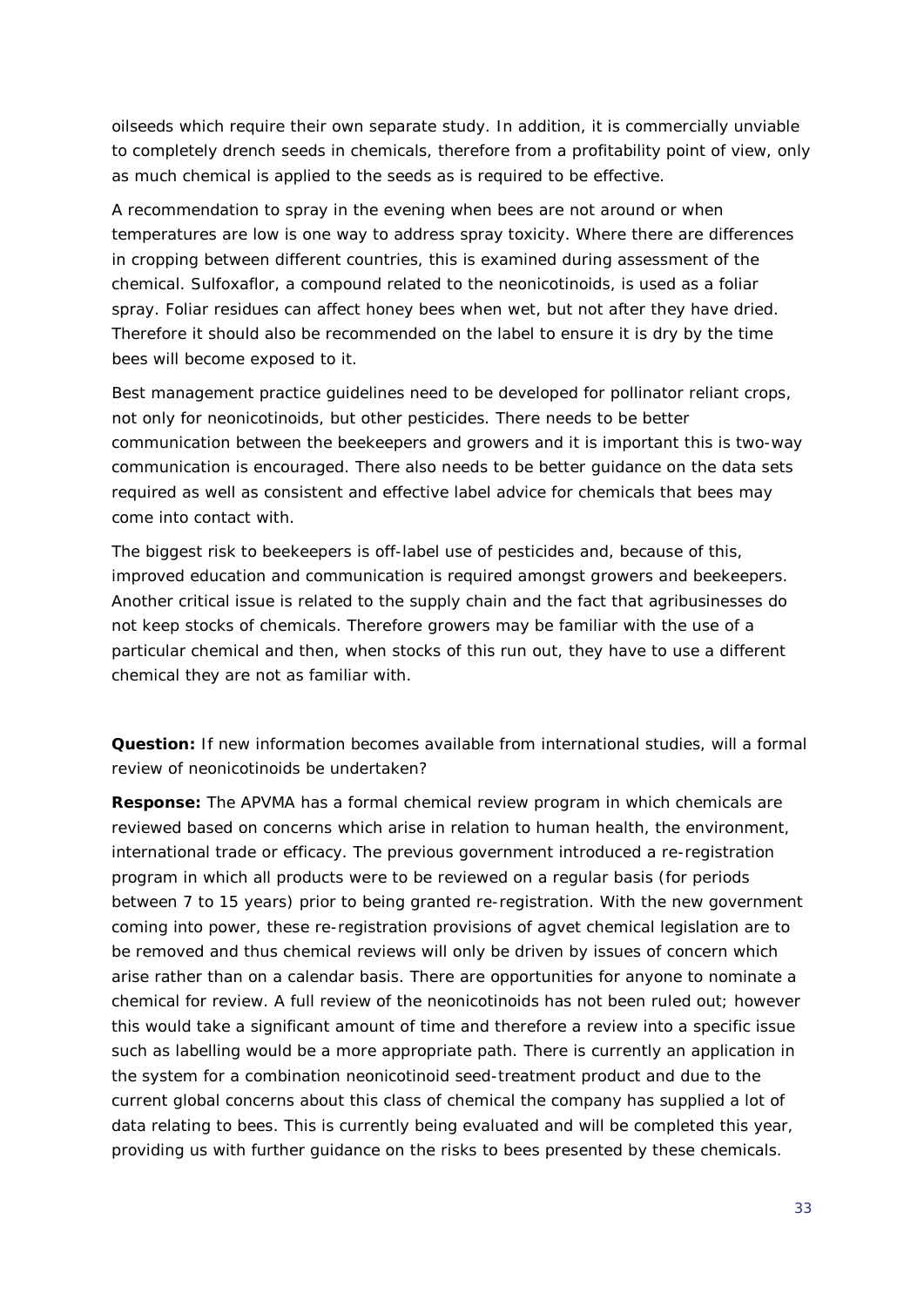**Question:** Is there any evidence that other colony forming insects such as ants are impacted by neonicotinoids?

**Responses:** Off target impacts such as those on birds, ants etc. are all considered in chemical applications; however no one on the panel or in the audience were aware of any studies into other colony forming insects such as ants. Ants don't collect pollen, however they feed on nectar and would also be exposed to chemicals in the soil and if they eat chemically-treated seed. Exposure rates however would be different.

The Department of the Environment considers non-target insects such as ants; however, this is usually in relation to IPM statements that go on labels. Professor Ben Oldroyd, University of Sydney, is organising an international congress on social insects and this research conference may provide more information on the effects of neonicotinoids on other colony forming insects. [**Editor's Note:** International Union for the Study of Social Insects. International Congress. 13 - 18 July 2014, Cairns Convention Centre, Queensland, Australia. **[www.iussi2014.com](http://www.iussi2014.com/)**]